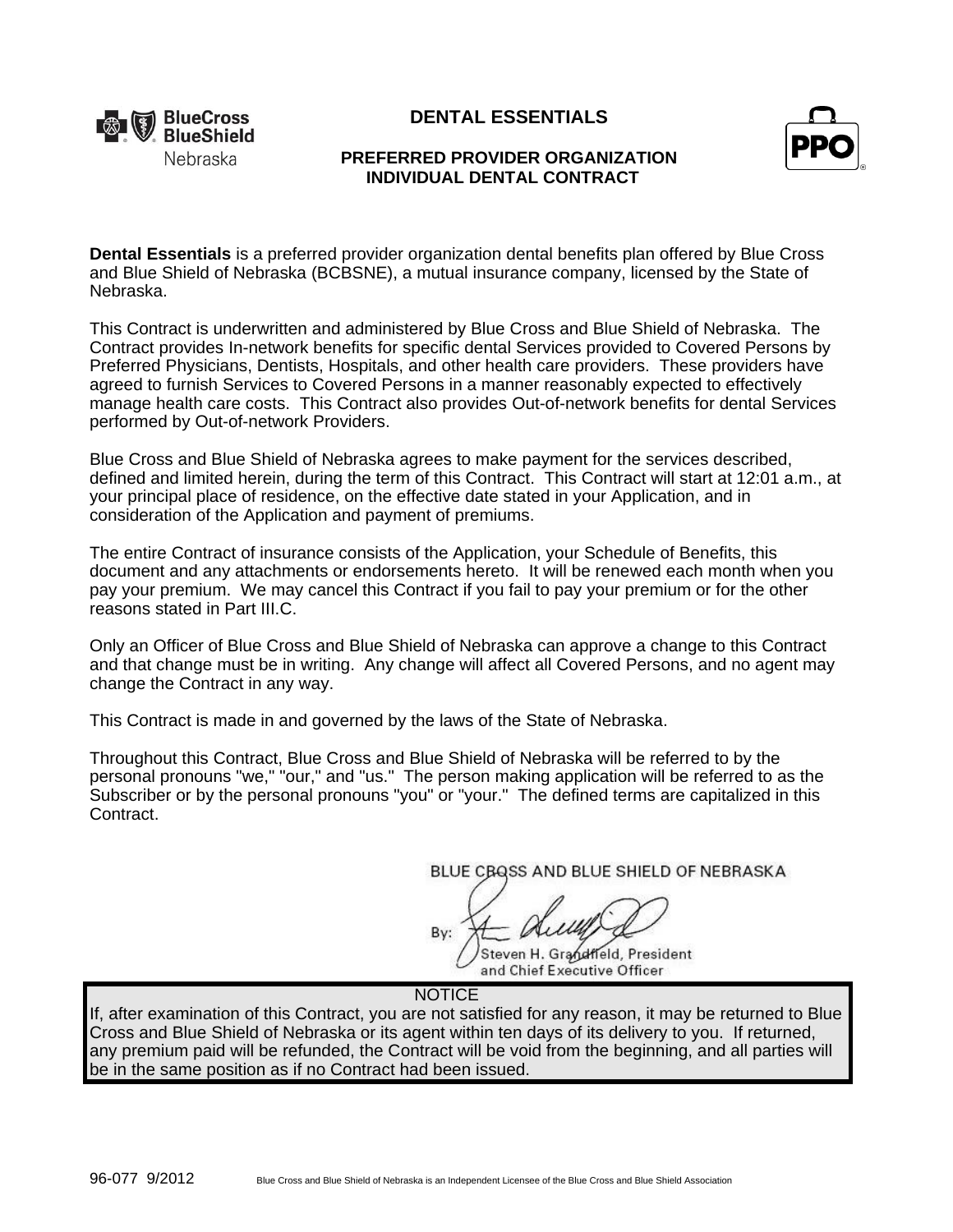# TABLE OF CONTENTS

| PART I. ELIGIBILITY, EFFECTIVE DATE OF COVERAGE, CHANGE OF COVERAGE, |  |
|----------------------------------------------------------------------|--|
|                                                                      |  |
|                                                                      |  |
| PART III. GRACE PERIOD; REINSTATEMENT; CANCELLATION; TERMINATION 3   |  |
|                                                                      |  |
|                                                                      |  |
|                                                                      |  |
|                                                                      |  |
|                                                                      |  |
| PART IX. SUBROGATION AND CONTRACTUAL RIGHT TO RECOVERY  17           |  |
|                                                                      |  |
|                                                                      |  |
|                                                                      |  |
|                                                                      |  |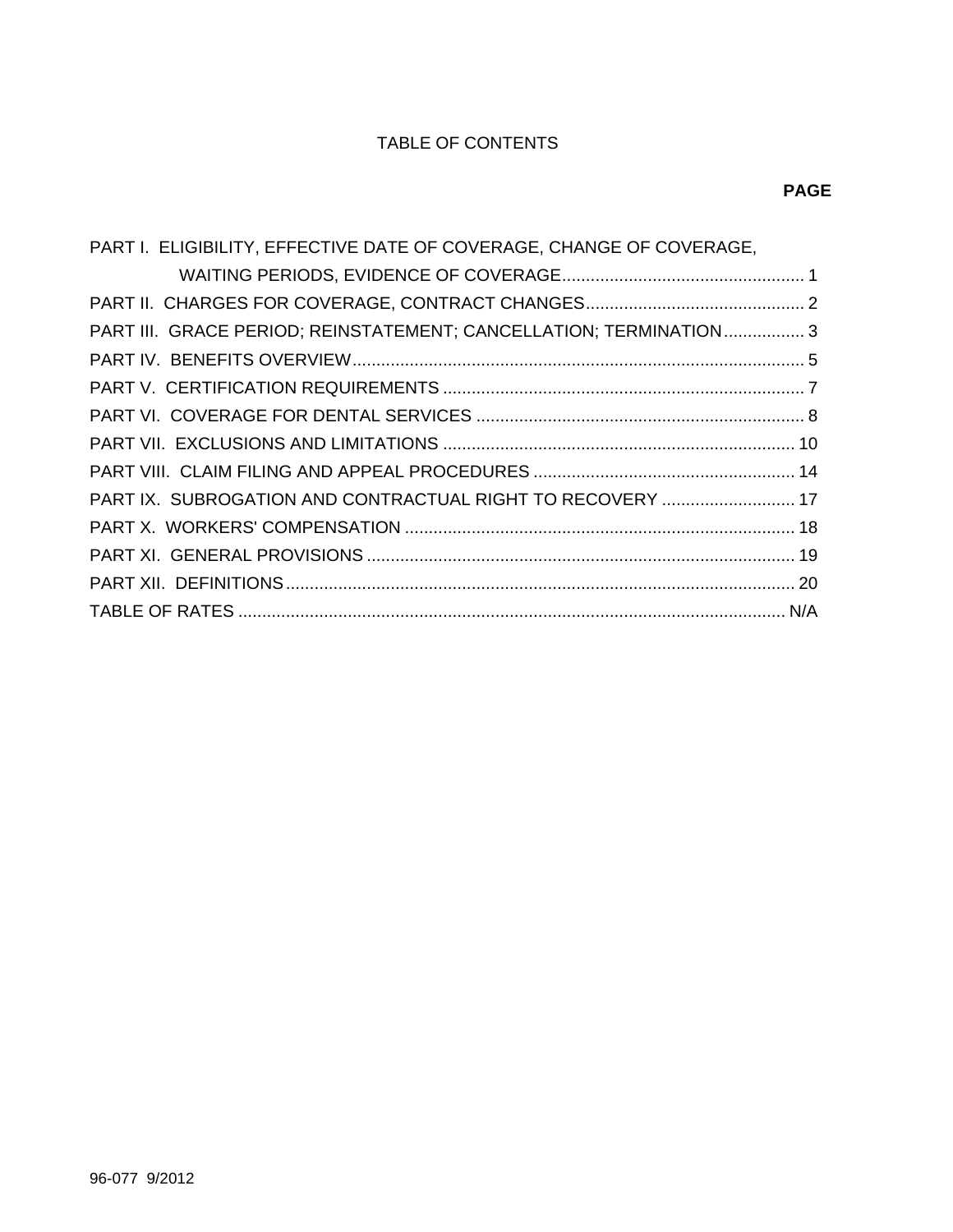### **PART I. ELIGIBILITY, EFFECTIVE DATE OF COVERAGE, CHANGE OF COVERAGE, WAITING PERIODS, EVIDENCE OF COVERAGE**

A. ELIGIBILITY: To be eligible for this Contract, you must meet the following requirements:

 1. You must be, and remain, a resident of the State of Nebraska. If you move from the State of Nebraska, we may cancel your coverage. If we cancel your coverage under these circumstances, we will provide you with 31 days written notice.

 2. You must complete an Application and elect a Membership Unit. If you do not complete your Application truthfully, and we discover that fact, we may rescind or cancel coverage. If we rescind coverage, you or your dependents will not be eligible for any of the benefits provided by this Contract and we will refund the premiums you have paid, less any benefits which have been paid.

3. You must pay the premium by the due date.

 4. Any person who is eligible for Blue Cross and Blue Shield of Nebraska group dental coverage will not be eligible for coverage under this Contract.

 5. All dependents for whom coverage is requested must meet the definition of an Eligible Dependent.

 6. Child Support Order: If you are subject to a court order to provide coverage for your child or children as a result of a divorce, legal separation or paternity determination, a copy of the Child Support Order or administrative order must be submitted to us. This order may create a right to enroll the child as well as create a right for an alternate recipient to receive benefit plan information and to submit claims and receive benefits for services.

B. EFFECTIVE DATE OF COVERAGE: Upon acceptance by us of your Application and applicable premiums, subject to the required waiting periods, coverage shall commence as follows:

 1. Coverage for you and any Eligible Dependents shall begin the first day of the month following our approval of your Application. You may request an earlier effective date provided it is not prior to the date of your Application. Your effective date will be shown on your Schedule of Benefits.

 2. If you change from a Single Membership to coverage that includes dependents, coverage of your Eligible Dependents shall begin on the next monthly due date of the Contract following our approval of the Request For Change Form. You may request an earlier effective date as long as it corresponds to the first day of the month following the dependents' initial eligibility date.

A newly-married Subscriber may request to backdate the effective date of a Family Membership to the first of the month in which the marriage occurs if the Request For Change Form and additional premium are received by us within 31 days of the marriage. Coverage for your spouse and any new Eligible Dependents shall then begin on the date of marriage, subject to any applicable waiting periods.

 3. Coverage shall begin at birth for children of a Subscriber born after the effective date of the Subscriber's coverage. This includes coverage for Covered Services for Injury or Illness (including the necessary care and treatment of medically-diagnosed Congenital Abnormalities). This coverage will be provided for 31 days from the date of birth for the child of a Subscriber with a Single Membership then in effect. To continue coverage, a request must be made to change the Membership to Family or Single Parent Membership within the 31-day period, and any applicable additional premium must be paid.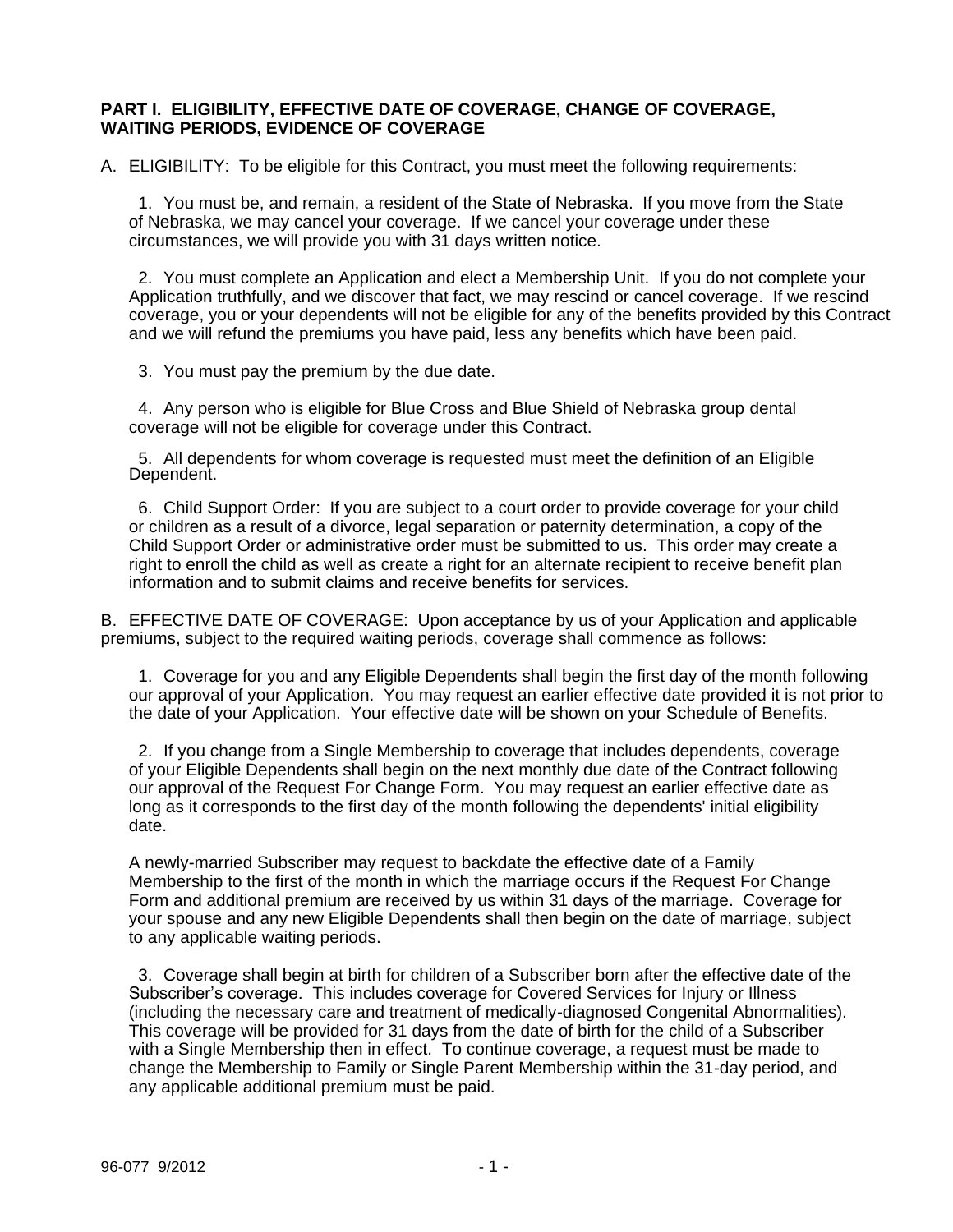Coverage will also begin at birth for the child of an Eligible Dependent of a Subscriber with an existing Family or Single Parent Membership, provided such child meets the definition of an Eligible Dependent.

Coverage for a newly adopted child of the Subscriber shall begin the earlier of the date of placement for adoption or the date of entry of an order granting custody to the adoptive parents for purposes of adoption. Coverage shall be the same as for other Eligible Dependents. If a change to the Membership Unit is necessary a Request For Change Form must be submitted and any additional premium must be paid within 31 days of the adoption, in order to continue coverage beyond the initial 31-day period.

## C. CHANGE OF COVERAGE:

 1. All changes to your Membership Unit must be made in writing. Dependents must meet the definition of Eligible Dependent to be enrolled for coverage.

 2. If you request a change to your coverage, we will require that you complete a Request For Change Form.

 3. **Continuing Coverage:** When your coverage is discontinued while having a Subscriber-Spouse, Single Parent or Family Membership, we will offer to continue a Single, Single Parent, or Family Membership to your covered dependents. We must be notified of such event and payment must be made within 31 days in order for coverage to continue.

If a person ceases to be an Eligible Dependent, we will provide a comparable Single Membership for that person, provided eligibility requirements are met. For such coverage to become effective, however, that person must make application and pay the initial premium within 31 days of the date dependent eligibility ceases.

The coverage offered under this paragraph will be the most recent version of this Individual Dental Essentials Contract. It will be subject to any unexpired waiting periods required by the preceding coverage. If we do not receive application for coverage or payment of the premium within the time limits fixed above, all rights and privileges to continue coverage will lapse.

4. Re-enrollment: If this coverage is voluntarily cancelled, the Subscriber and his or her Eligible Dependents may re-enroll for coverage subject to new waiting periods, regardless as to how long the coverage had been in effect, or the length of time since termination.

D. WAITING PERIODS: Benefits for Coverage B and Coverage C services (if applicable to your plan) are subject to a waiting period, unless otherwise waived by us. The waiting period is stated on the Application and/or Schedule of Benefits.

E. EVIDENCE OF COVERAGE: When your coverage becomes effective, we will provide you with this Contract, a Schedule of Benefits, and an Identification Card.

The Identification Card identifies you as a Subscriber who has coverage under this Contract. The Covered Person must present this Card to the provider when receiving Services.

## **PART II. CHARGES FOR COVERAGE, CONTRACT CHANGES**

A. The charges for this coverage are called premiums. Premiums are payable in advance at our offices in Omaha or Lincoln, Nebraska. This Contract will be renewed each month when you pay your premium, unless canceled pursuant to the Cancellation provision.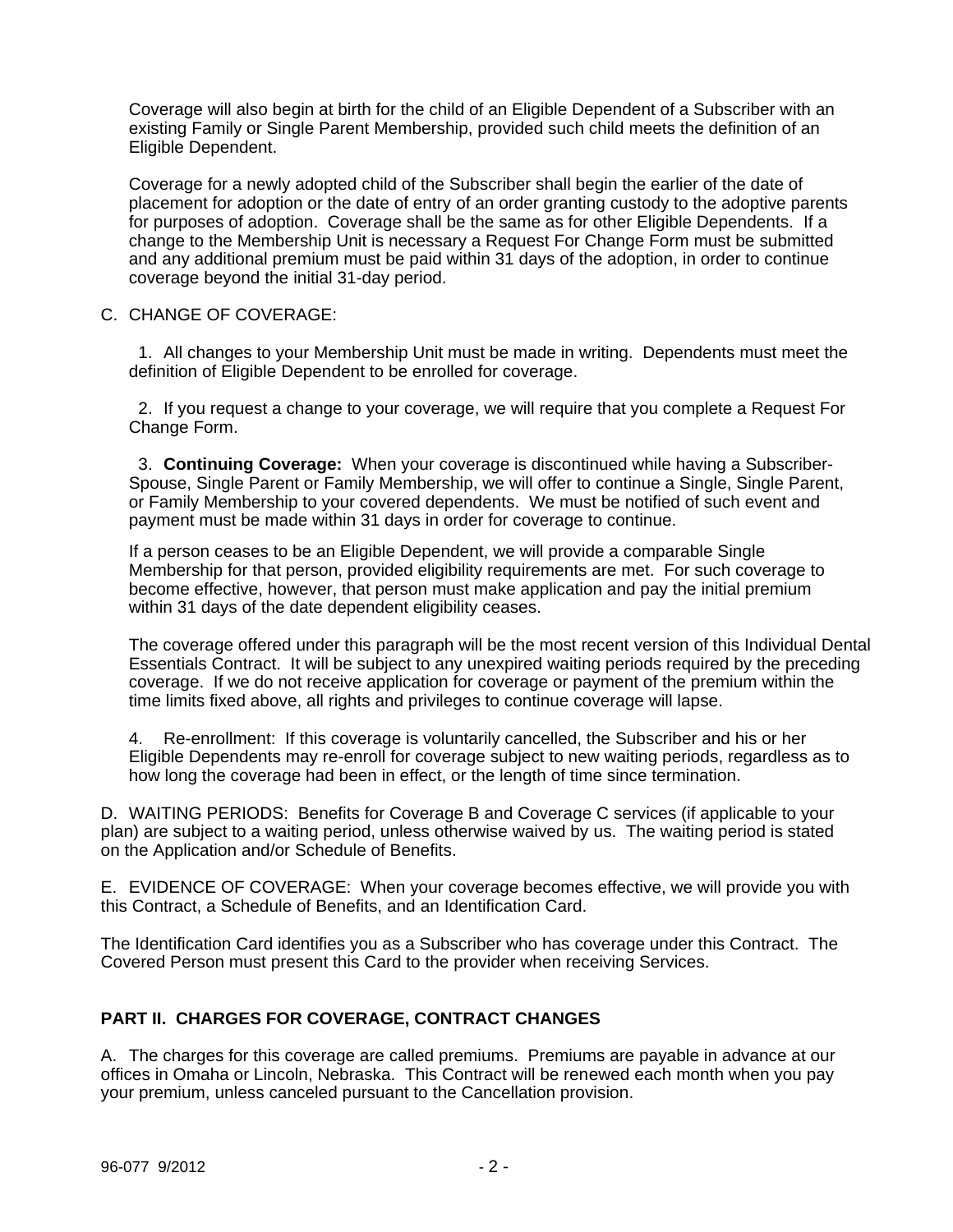B. Your premium may be based on factors such as gender and age, as well as the Membership Unit and plan option selected, as of July 1 of each year. Your premium is determined from the Table of Rates which is incorporated and made part of this Contract.

C. We reserve the right, on any premium due date, to change the amount of the monthly premium. Any change to the premium shall apply equally to all premiums based on the same rating factors. No such changes, if initiated by us, shall be effective less than 31 days after written notice is mailed to you at the most recent address appearing in our records.

D. We will refund any premium paid if you provide us with proof in writing that such premium was collected as the result of our error. If we determine the reason for a valid refund request was not the result of our error, any refund of premium is limited to the 12-month period before our receipt of your written request.

# **PART III. GRACE PERIOD; REINSTATEMENT; CANCELLATION; TERMINATION**

A. GRACE PERIOD: A grace period of ten days will be granted for the payment of monthly premiums, or 31 days for quarterly premiums. Your Contract will continue in force during this grace period. This provision is subject to our right to cancel in accordance with the Cancellation provision.

B. REINSTATEMENT: If any renewal premium is not paid within the time granted for payment, our later acceptance of the premium will reinstate the Contract. If we require an application for reinstatement and we issue a conditional receipt for the premium paid, the coverage will be reinstated upon our approval of such application. If we have not approved the application or previously notified you in writing of disapproval of such application, coverage will be reinstated on the 45th day following the date of such conditional receipt.

The reinstated coverage will include only loss resulting from an Injury sustained after the date of reinstatement and loss due to an Illness that begins more than ten days after such date. In all other respects, the parties will have the same rights as they had immediately before the due date of the defaulted premium, subject to any provisions applicable to reinstatement. Any premium accepted in connection with reinstatement will be applied to a period for which a premium has not been previously paid, but not to any period more than 60 days prior to reinstatement.

C. CANCELLATION: We may cancel this Contract for any of the following reasons:

1. If you fail to pay premiums.

 2. If you, or someone acting on your behalf, or acting under your Membership, commits fraud or an act of misrepresentation involving the Application or Contract, or benefits payable under this Contract.

If a fraudulent misrepresentation is made on an application for coverage and that fact is discovered within two years of the application, coverage may be rescinded and the Subscriber or dependents will not be eligible for benefits. The amount of premiums paid for coverage will be reduced by any benefits that were paid and will be refunded to you. Neither the acceptance of premiums nor the processing of claims will constitute a waiver of our rights under this paragraph.

- 3. If you fail to comply with the requirements of the Part titled, Subrogation.
- 4. If you no longer meet eligibility or residency requirements.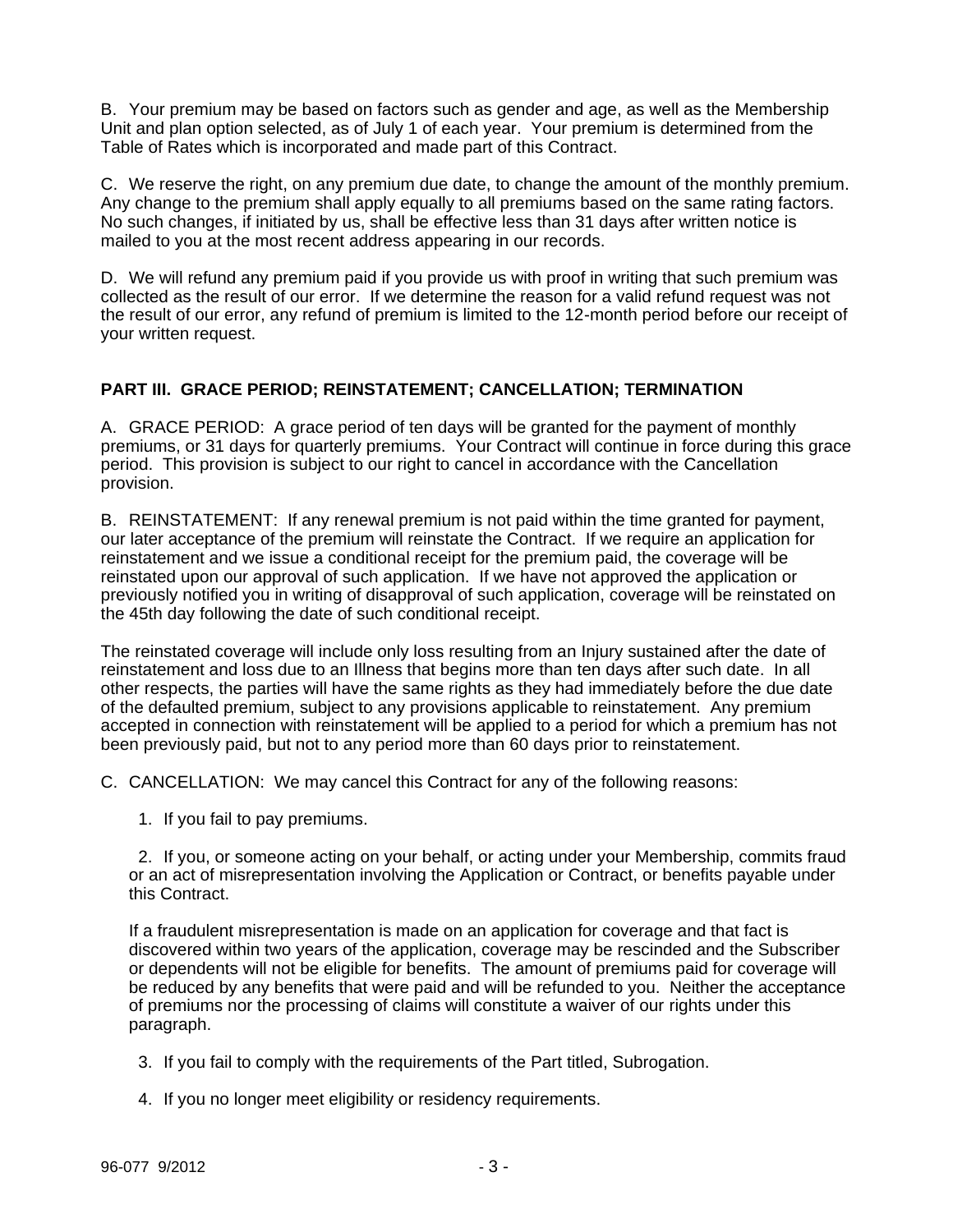5. If we cancel all contracts of the same contract form number and date.

We will provide written notice of cancellation to you by first class mail at your last-known address, as shown by our records. Notice will be given at least 31 days prior to the effective date of cancellation, except in those cases where cancellation is due to your failure to pay premiums, or in cases of fraud or misrepresentation. Cancellation for failure to pay premiums shall be effective at midnight on the last day for which the premium has been paid, subject to the Grace Period provision. In cases of fraud or misrepresentation, coverage shall be canceled upon the date notice is given, or any later designated date, or it may be rescinded. If this Contract is canceled, cancellation will not affect any valid claim for services provided prior to the effective date of cancellation.

D. TERMINATION: You may terminate this Contract by notifying us in writing. If you terminate this Contract, we will not send a notice of cancellation. Following our receipt of your notification, the Contract will terminate on the earlier of the end of the month in which the notice is received or the end of the period for which premiums have been paid, unless an earlier date is specified by you in your notice. Coverage may not, however, be terminated in this manner on a date earlier than our receipt of notification. In the event of termination by you, we will return the prorated unearned premium to you. The effective date of termination and refund of premium may be subject to the initial 3-month non-refundable premium limitation (if applicable). Termination will not affect any claim for services provided prior to the effective date of termination.

Unless requested by you as stated above, or as otherwise stated in this Contract, the effective date of cancellation or termination will be at 12:01 a.m. on the last day of the month for which premiums have been paid.

E. UNPAID PREMIUM: Upon the payment of a claim under this plan, any premium due and unpaid or covered by any note or written order may be deducted therefrom.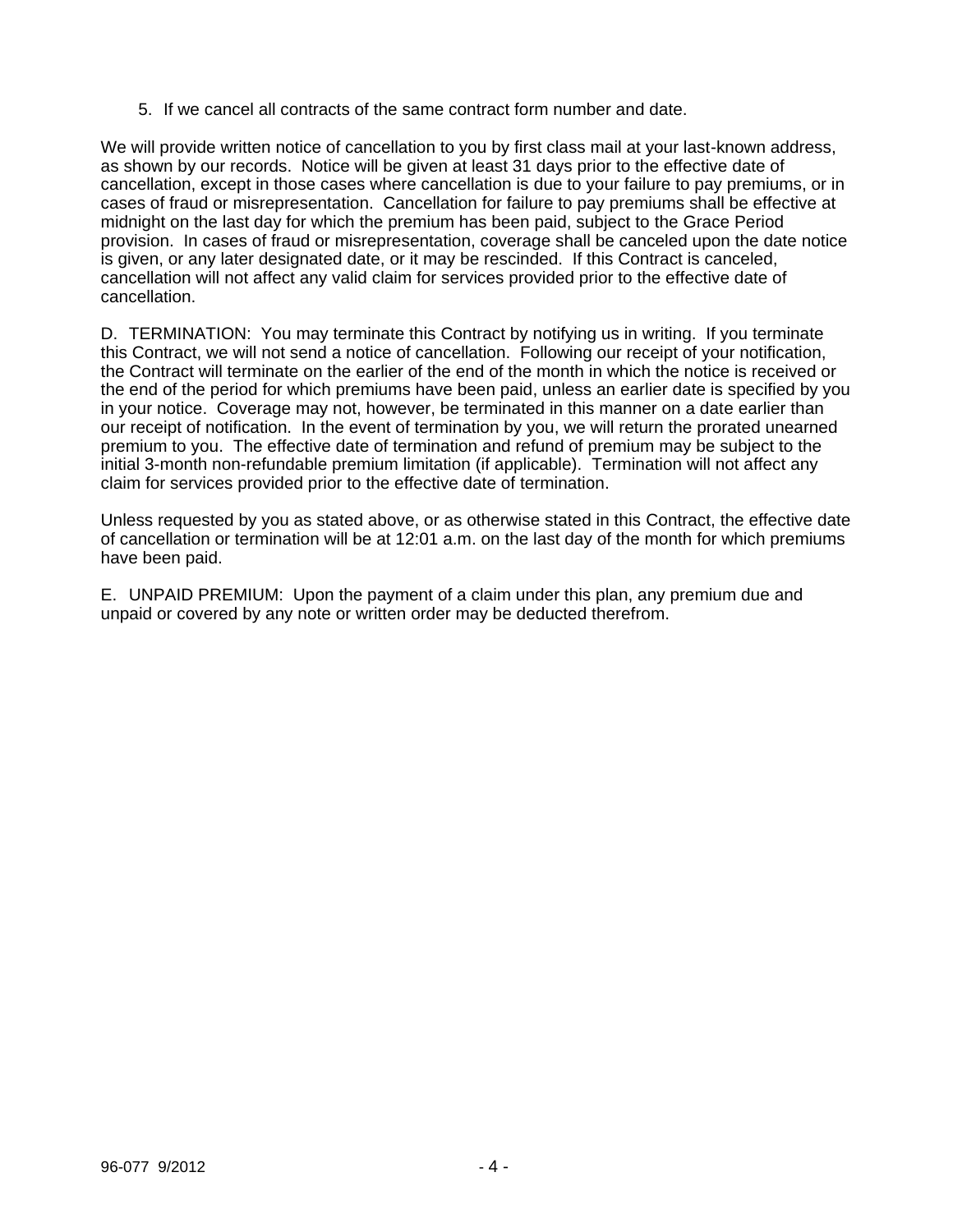## **PART IV. BENEFITS OVERVIEW**

A. PAYMENT FOR SERVICES: This Contract provides benefits for Covered Services provided to Covered Persons, subject to any exclusions and limitations outlined in this Contract. The benefit payment is determined by the following guidelines:

 1. **In-network Providers:** We have contracted with a panel of Dentists and Physicians to furnish services to Covered Persons in a manner reasonably expected to effectively manage costs. These providers are called In-network Providers. An In-network Provider includes a provider who is contracting with an On-site Plan as part of the Preferred Provider network. These In-network Providers have agreed to be reimbursed a Contracted Amount for Covered Services. An In-network Provider agrees to accept our payment, plus the Covered Person's payment of any Deductible and Coinsurance as payment in full for Covered Services. The Covered Person is responsible for charges for Noncovered Services. Coinsurance is based on the lesser of the Allowable Charge or the billed charge for a Covered Service after the Deductible is applied. Payment will be made to the In-network Provider. When an In-network Provider is used, the Covered Person is not responsible for any amount in excess of the Contracted Amount.

 2. **Out-of-network Providers:** Benefits for Covered Services will be paid based on the lower of the Dentist's billed charge or the Out-of-network Allowance. This Allowable Charge shall be reduced by the Out-of-network Deductible and Coinsurance. The Covered Person is responsible for the payment of the Deductible, Coinsurance and any amount charged by the Dentist which is in excess of the Out-of-network Allowance for the Covered Service. The Covered Person is also responsible for payment for any Noncovered Services.

If the Out-of-Network Dentist is participating with us under another BCBSNE program, payment will be made pursuant to that particular program. The Dentist will be reimbursed based on the lower of the Out-of-network Allowance or billed charges. These providers have agreed to accept our payment, plus the Covered Person's payment of the Out-of-network Deductible and Coinsurance as payment in full for Covered Services. The Covered Person is also responsible for payment for any Noncovered Services.

 3. **Right to Change Dental Providers or Benefit Payment Procedures:** Agreements with health care providers (including, but not limited to, dental providers) may be changed or terminated and benefit payment procedures to Preferred Providers may be altered. Benefit payments may be calculated on a charge basis, an Allowable Charge or similar charge, global fee basis, through a Preferred Provider Organization, or in any other manner agreed upon between BCBSNE or the On-site Plan and the provider. However, any payment method agreed upon, will not affect the method of calculating the Deductible and Coinsurance.

 4. **Direct Payment:** All payments for Covered Services provided by In-network Dentists and other In-network Providers, or any provider who is participating with us pursuant to any other reimbursement program, will be made directly to such providers, unless otherwise provided under state or federal law, including qualified medical child support orders. In all other cases, payments, at our option, will be made to the Subscriber, to his or her estate, or to the provider. No assignment of any amount payable according to this Contract for services which are provided within the State of Nebraska, whether made before or after services are provided, shall be recognized or accepted as binding upon BCBSNE, unless otherwise required by state or federal law. Assignments to out of state providers will be recognized by BCBSNE.

 5. **Payment:** All benefits payable under this Contract will be paid as soon as possible after the claim has been filed.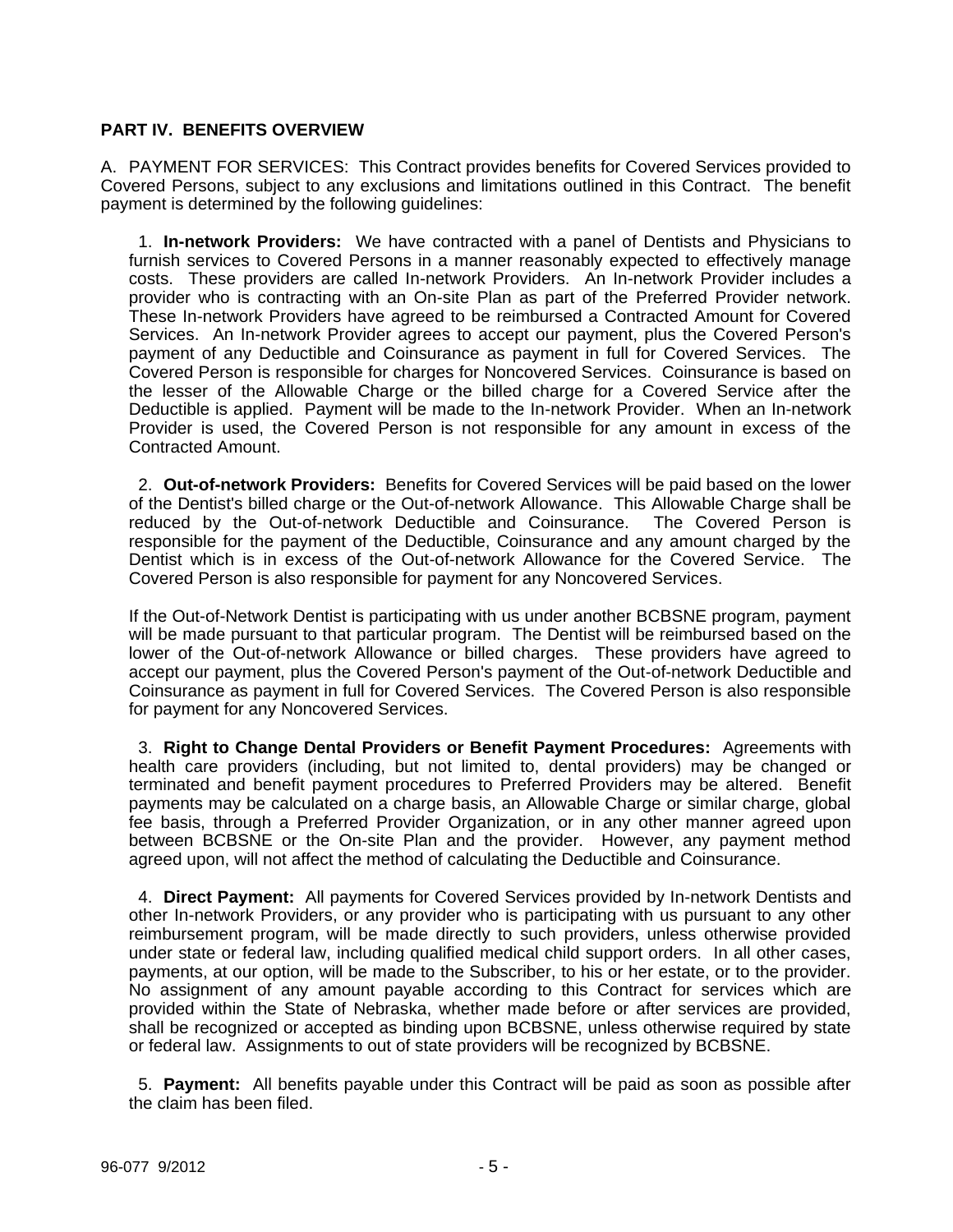Payment by us for a specific service shall not make us liable for further payment for the same service or condition.

We may recover payments made in error as provided by law. Duplicate or erroneous payments not recovered will be considered as benefits paid under the Contract.

 6. **Not Medically Necessary Services:** When an In-network Provider is used, the Covered Person is not responsible for payment for Services determined by us to be not Medically Necessary. When Services are received in another state, responsibility for not Medically Necessary Services will be governed by the agreement between the On-site plan in that state and its BlueCard PPO Providers. When Out-of-network Providers are used, Covered Persons will be responsible for payment for Services determined by us to be not Medically Necessary.

EXCEPTION: For any specific Service determined to be not Medically Necessary, including ongoing preventive or maintenance therapy, an In-network Provider may collect from the Covered Person if prior to the Service being provided, the provider has advised the Covered Person in writing of his or her responsibility for payment, and the Covered Person has agreed in writing to be responsible. If written agreement cannot be obtained, prior verbal notification may be given by the provider and must be documented in the patient's medical record at the time such notification is given.

 7. **Expansion of Benefits:** The scope of benefits in an individual case may be expanded solely on a concurrent/prospective basis as determined by BCBSNE, to include payment for specific services which would not ordinarily be included as Covered Services. It must appear that use of such services will equal or reduce costs, improve the quality of medical care or be medically more appropriate than an alternate Covered Service. BCBSNE will advise the Covered Person and the provider in writing when, and to what extent, payment for such services will be made. Such expansion of the scope of benefits will not constitute an amendment to this Contract, nor provide a continuing right to receive such services.

 8. **Request for Estimate of Allowable Charge for Out-of-network Provider Services:** The Covered Person may contact Blue Cross and Blue Shield of Nebraska for a good faith estimate of the dollar amount of the Allowable Charges for a service or procedure provided in Nebraska by an Out-of-network Provider. The request must include any service or procedure code number or diagnosis-related group provided by the Out-of-network Provider and the provider's estimated charge.

B. DEDUCTIBLE: A Deductible may be applicable to one or more of the types of coverage described in this Contract. The Deductible must be met each calendar year by each Covered Person. The Deductible may be met when Allowable Charges for Covered Services incurred in that calendar year equal the Deductible stated in the Subscriber's Schedule of Benefits. The first calendar year begins on the effective date of coverage and ends on December 31 of that same year.

C. COINSURANCE: Coinsurance is the percentage of each Allowable Charge which the Covered Person must pay after payment of the applicable Deductible. The Coinsurance percentage is stated on your Schedule of Benefits.

D. WAIVER OF COINSURANCE OR DEDUCTIBLE: If a provider routinely waives (does not require the Covered Person to pay) the Coinsurance or Deductible for Covered Services, he or she is misstating the actual charge. We are not obligated to pay the full percentage of the provider's original charge, but instead, will pay benefits based on the lower fee actually charged.

E. TOTAL BENEFITS: The total benefits or calendar year benefits available under this Contract are stated in the Schedule of Benefits.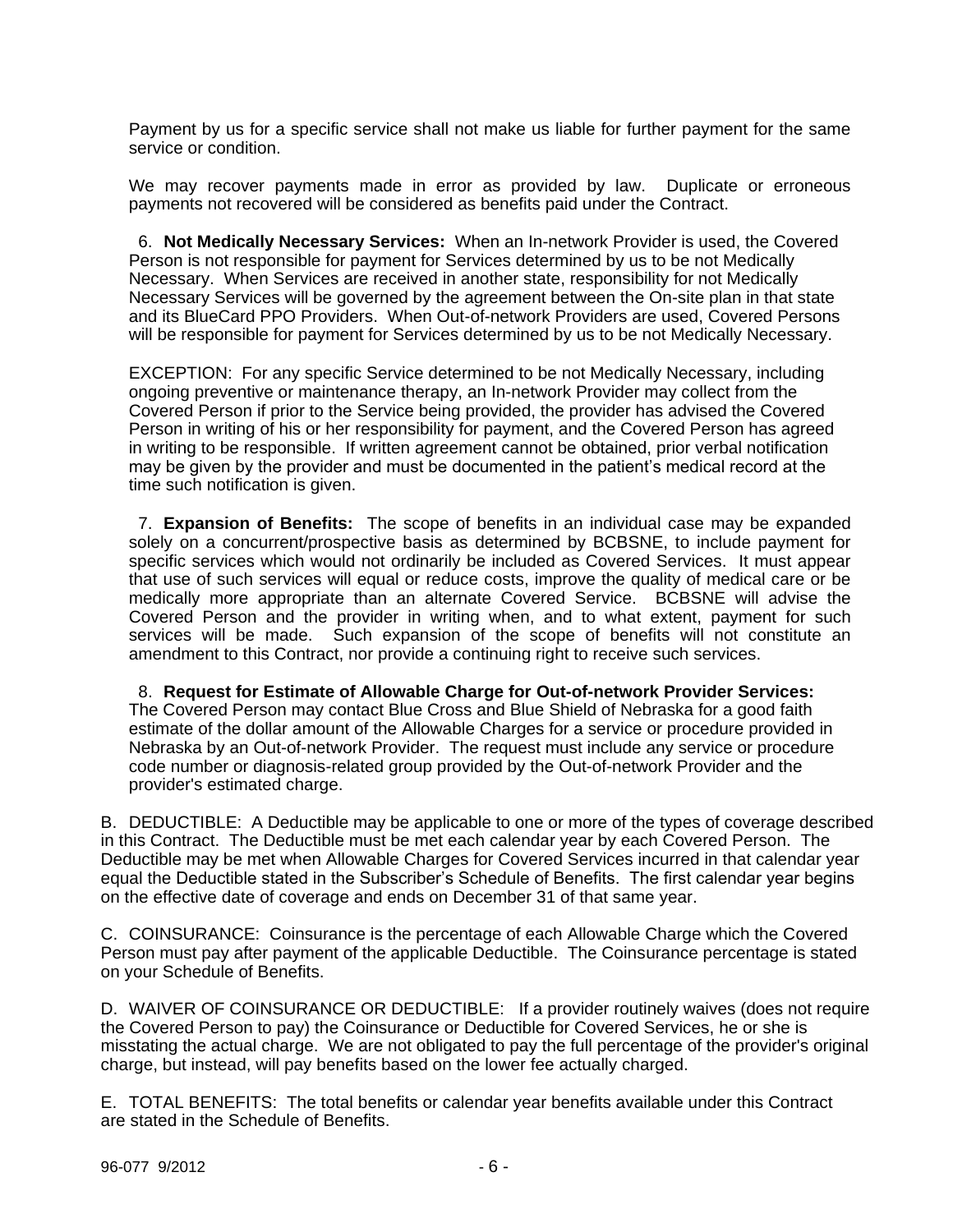F. MEDICAL RECORDS: In consideration for the processing of claims, we will be entitled to receive without charge, from the Subscriber and all providers of Services, such facts, records, and reports about the examination or treatment of Covered Persons as may be needed to process claims or to determine the appropriateness of benefit payment.

G. INDEPENDENT CONTRACTORS: Blue Cross and Blue Shield of Nebraska does not engage in the practice of medicine, and all Contracting Providers provide Covered Services under the terms of this Contract as independent practitioners of the healing arts. Such providers are not employees or agents of Blue Cross and Blue Shield of Nebraska or the On-site Plan, and we will not be liable for any act, error or neglect of any Hospital, Physician, Dentist or other provider or their agent, employee, successor or assignee.

# **PART V. CERTIFICATION**

Certification (Preauthorization) is intended to determine if Services and supplies are appropriate under the terms of the Contract. If certification is required for certain services, it will be shown on your Schedule of Benefits. A Dentist may also submit a Certification request to obtain a pretreatment estimate of benefits. Certification does not guarantee payment, all other contractual provisions apply.

Written requests for Certification should be submitted to address on the back of the Identification Card.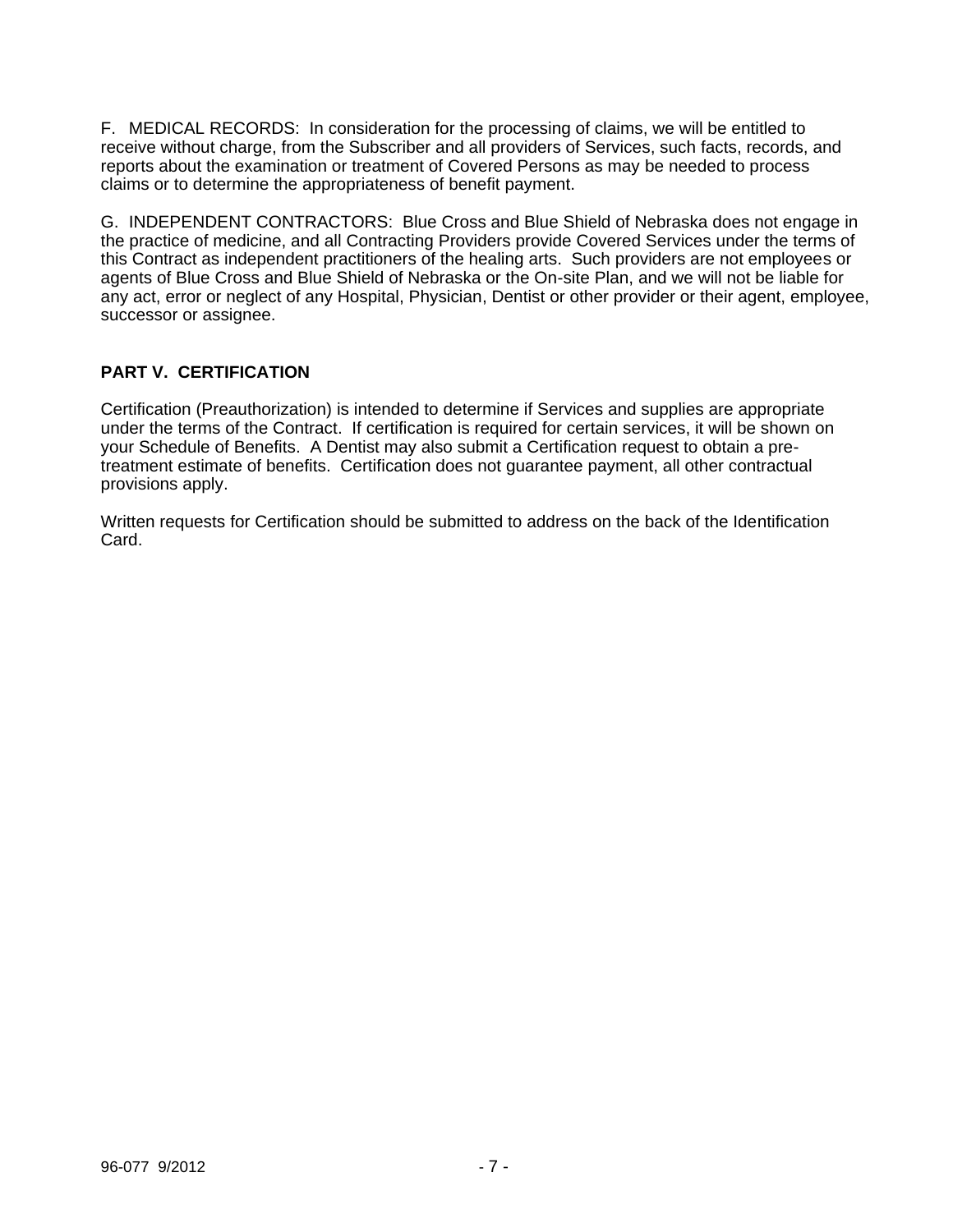# **PART VI. COVERAGE FOR DENTAL SERVICES**

A. TYPES OF COVERAGE: The types of coverage, the Deductibles, Coinsurance, and the total benefits (overall and calendar year) are stated on the Covered Person's Schedule of Benefits.

1. Coverage A (preventive and diagnostic dentistry) shall provide benefits for:

a. Two comprehensive and/or periodic oral examinations per calendar year.

b. Consultation with a dental consultant when Medically Necessary.

c. Two prophylaxis, including cleaning, scaling and polishing of teeth per calendar year.

d. Two topical fluoride applications per calendar year for Covered Persons up to age 16.

e. Two fluoride varnishes per calendar year.

f. Dental x-rays, (intraoral, bitewing, occlusal periapical, extraoral) but not more than one full-mouth or panorex series of x-rays in any period of three consecutive calendar years, and one set of four supplemental bitewing x-rays in a calendar year.

g. Application of sealants to the permanent first or second molar teeth of Covered Persons under age 16, but not more often than once every four calendar years.

h. Space Maintainers for prematurely lost primary teeth for Covered Persons under 16 years of age.

i. Pulp vitality tests.

### 2. Coverage B (maintenance and simple restorative dentistry; and oral surgery) shall provide benefits for:

a. Oral surgery consisting of:

- 1) Simple and impacted extractions (not available for orthodontic extractions);
- 2) Alveoloplasty;
- 3) Removal of dental cysts and tumors (including biopsies and excisions of mouth lesions);
- 4) Surgical incision and drainage of dental abscess;
- 5) Reduction of a complete dislocation or fracture of the Temporomandibular Joint of the jaw required as a direct result of an accidental Injury occurring while the patient was a Covered Person under this Contract. Benefits for such services are limited, however, to services provided within twelve (12) months of the date of Injury. Benefits will not be provided for such services when the dislocation or fracture occurs as the result of eating, biting or chewing.
- 6) Tooth replantation; and
- 7) Excision of hyperplastic tissue.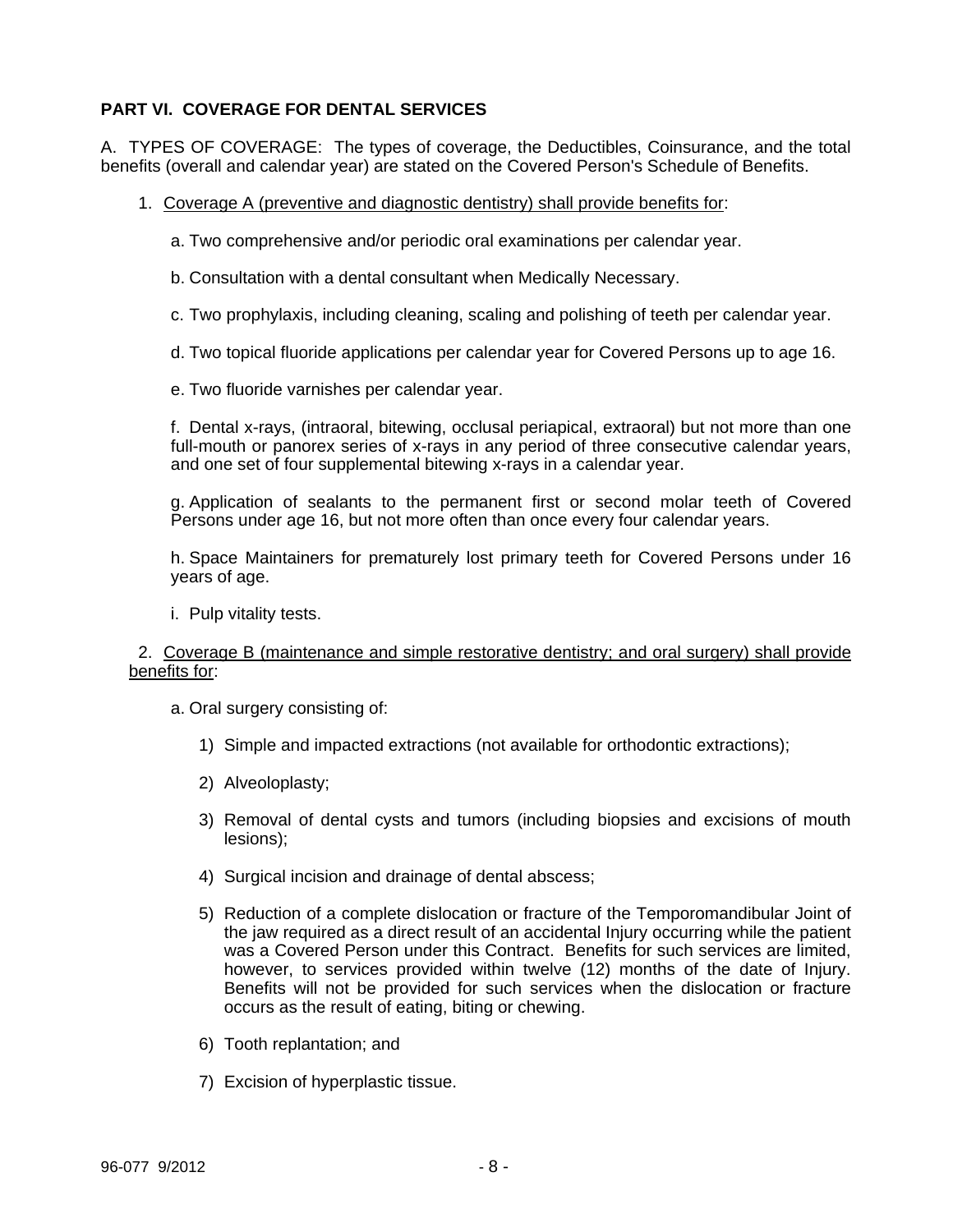b. General Anesthesia, 1) when Medically Necessary and administered in conjunction with oral or dental surgery, and 2) if the anesthetic agent produces a state of unconsciousness.

c. Restorations of silver amalgam and/or composite materials (if gold is used as a filling material, reimbursement will be made as for amalgam).

d. Temporary crowning of teeth as a result of an Accident and provided within 72 hours of the Accident.

e. Palliative treatment limited to opening and drainage of a tooth when no endodontics follows; pericoronitis treatment or treatment for apthous ulcers (canker sores).

f. Dry socket treatment.

g. Problem focused and/or emergency oral examinations.

 3. Coverage C (Periodontal and endodontic services, and complex restorative dentistry) shall provide benefits for:

a. Periodontal Services (treatment of diseases of gums and supporting tooth structure) consisting of:

- 1) Up to four Periodontic cleanings per calendar year;
- 2) Gingivectomy;
- 3) Gingival curettage;
- 4) Osseous surgery, including flap entry and closure;
- 5) Osseous graft;
- 6) Scaling and root planing;
- 7) Provisional or permanent Periodontal splinting;
- 8) Mucogingivoplastic surgery;
- 9) Treatment of acute infection and oral lesions; and
- 10) Full mouth debridement.

b. Endodontic Services (treatment of diseases or injuries of pulp chambers, Root Canals and periapical tissue) consisting of:

- 1) Pulp cap;
- 2) Vital Pulpotomy;
- 3) Root Canal therapy including treatment plan, clinical procedures and follow-up care;
- 4) Apical curettage;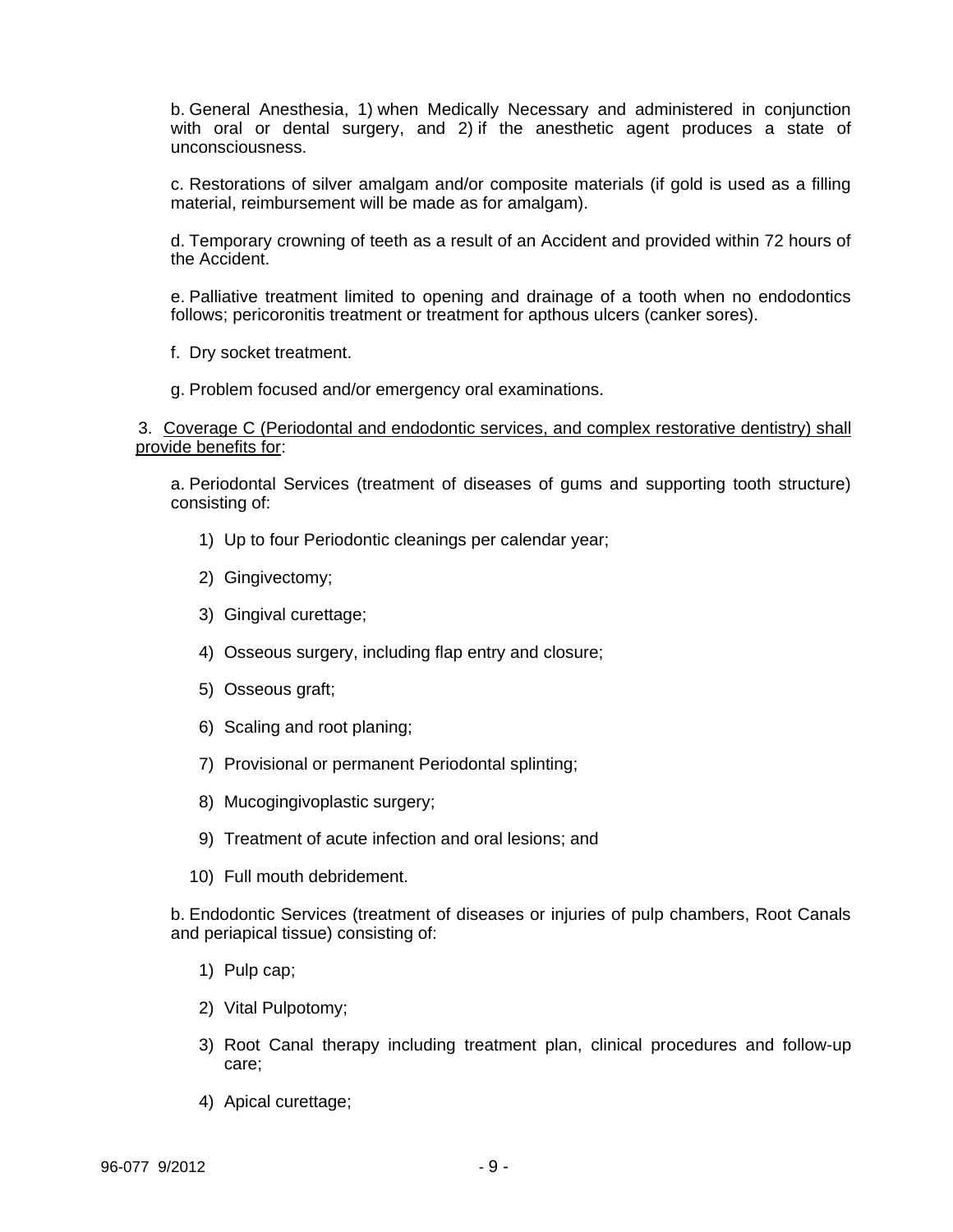- 5) Root resection; and
- 6) Hemisection.
- c. Pre-formed stainless steel or acrylic crowns on diseased or damaged teeth.
- d. Recement inlays and crowns on diseased or damaged teeth.
- e. Crowns and labial veneers.
- f. Inlays when used as abutments for fixed bridgework.
- g. Installation of permanent bridges.
- h. Dentures--full and partial.
- i. Repair of dentures, bridges, crowns, and cast restorations.
- j. One denture relining each 36-consecutive month period.
- k. Adjustments of dentures after six months from the date of installation.
- l. Core buildup.
- m. Cast post and core in addition to crown.

## **PART VII. EXCLUSIONS AND LIMITATIONS**

A. EXCLUSIONS**:** Benefits are not provided by this Contract for the following:

 1. Services that are not Covered Services under this Contract, or services to the extent they exceed the limitations stated in this Contract. If a Noncovered Service is provided to a Covered Person, the responsibility for payment rests with the Covered Person unless otherwise provided in this Contract. **Noncovered Services include, but are not limited to, any services, procedures or supplies for, or related to:**

a. Services for orthodontic dentistry including but not limited to, cephalometric x-rays, surgical exposure to aid eruption, extractions, casts and models, and the initial and subsequent installation of orthodontic appliances and orthodontic treatments. (Coverage D)

b. Services for treatment of the Temporomandibular (jaw) Joint, except as specifically provided for accidental Injury. This exclusion includes but is not limited to, TMJ x-rays, treatment for occlusal equilibration (grinding of teeth), the initial and subsequent installation of appliances and treatments, open and closed operative procedures. (Coverage E)

c. Dental services with respect to congenital malformations (including, but not limited to missing teeth) or primarily for Cosmetic or aesthetic purposes. Gnathologic tests, Orthognathic Surgery, osteoplasties, Osteotomies, LeFort procedures, vestibuloplasties and stomatoplasties are not Covered Services under this Contract.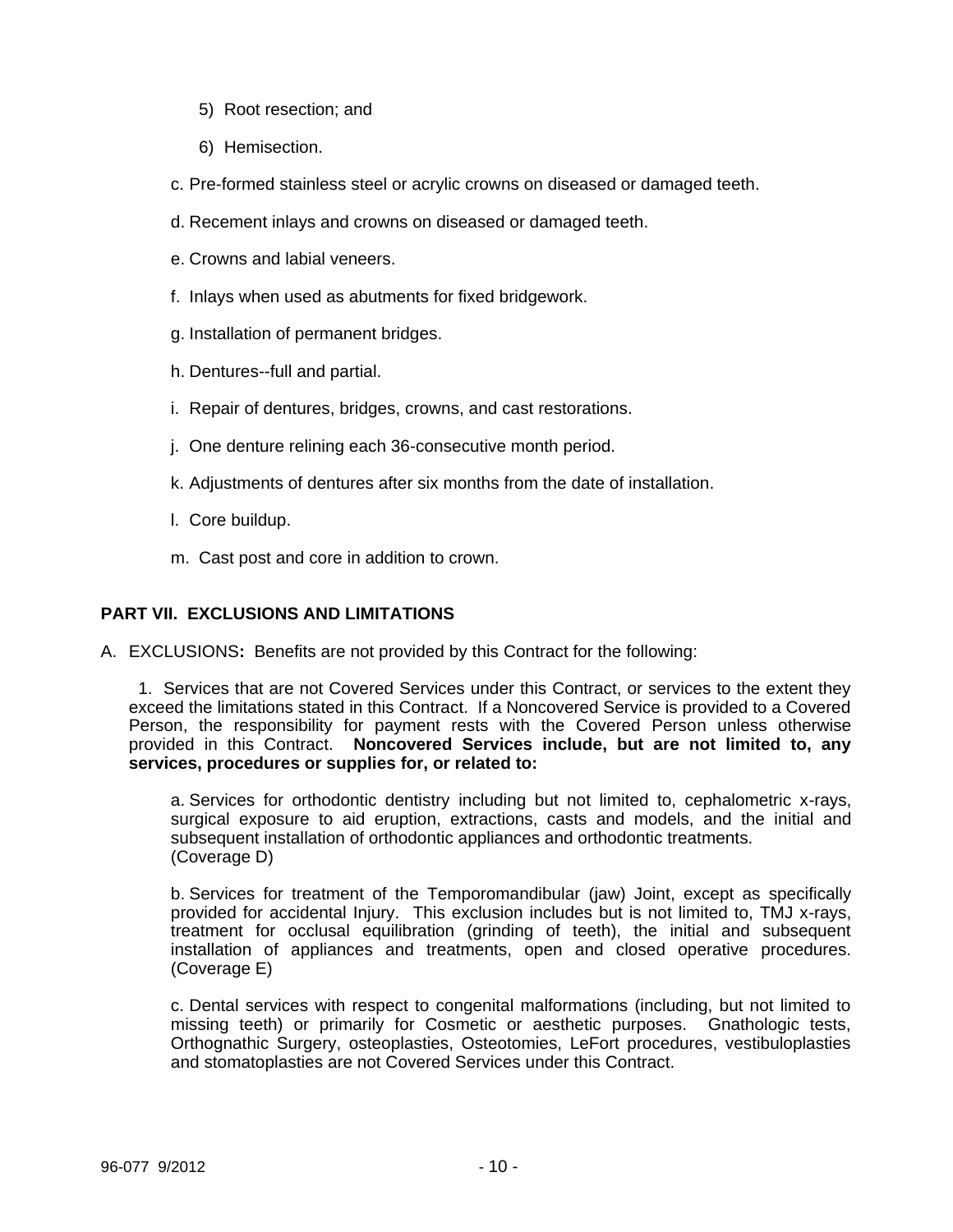d. Appliances, devices, procedures, dentures or restorations necessary to modify vertical dimensions of, or restore, the Occlusion, or to replace tooth structure lost through attrition, erosion, abrasion or any expense for Occlusal adjustment or equilibration.

- e. Gold restorations, except as limited under Coverage B.
- f. Full or partial replacement for:
	- 1) A denture replacement made necessary by reason of the loss or theft of a denture.
	- 2) A dental appliance or prosthesis that is replaced by reason of a loss or theft.
	- 3) Crown, bridge, inlay and denture replacement made less than five calendar years after placement or replacement, and which were covered initially under this Contract.
- g. Caries susceptibility tests, bacteriologic studies and histopathologic exams.

h. Magnetic resonance imaging and computed tomography (CT) scans.

i. Replacement of third molars with prostheses.

j. Education or training in, and supplies used for dietary or nutrition counseling, personal oral hygiene or dental plaque control.

k. Implants or any procedure associated with the preparation for, maintenance of or placement or removal of implants, except as otherwise indicated in this Contract. (Implants are defined as artificial material grafted or implanted into or onto bone.)

l. For any procedure begun after coverage under this Contract terminates or for any prosthetic dental appliance installed or delivered more than 30 days after coverage terminates.

m. Retreatment or adjustment, recementation, reline, rebase, replacement or repair of cast restorations, crowns and prostheses when made by the same Dentist or dental office which provided the initial service, either within six months of the completion of the service or within any time frame, if the initial service is determined by us not to be adequate to meet nationally accepted dental standards.

n. Duplication of x-rays.

o. Injectable drugs or drugs dispensed in a provider's office.

p. Intravenous (IV) sedation, nitrous oxide, analgesia, non-intravenous conscious sedation, or trigeminal division blocks/regional blocks.

2. Services determined by us not to be payable after a request for Certification is considered.

3. Services which are determined by us to be not Medically Necessary. When an In-network Provider is used, the Covered Person is not responsible for payment for Services determined by us to be not Medically Necessary, unless otherwise agreed upon as allowed in Part IV.

 4. Services and procedures and any supplies which are considered by us to be Investigative, or for any related services or complications.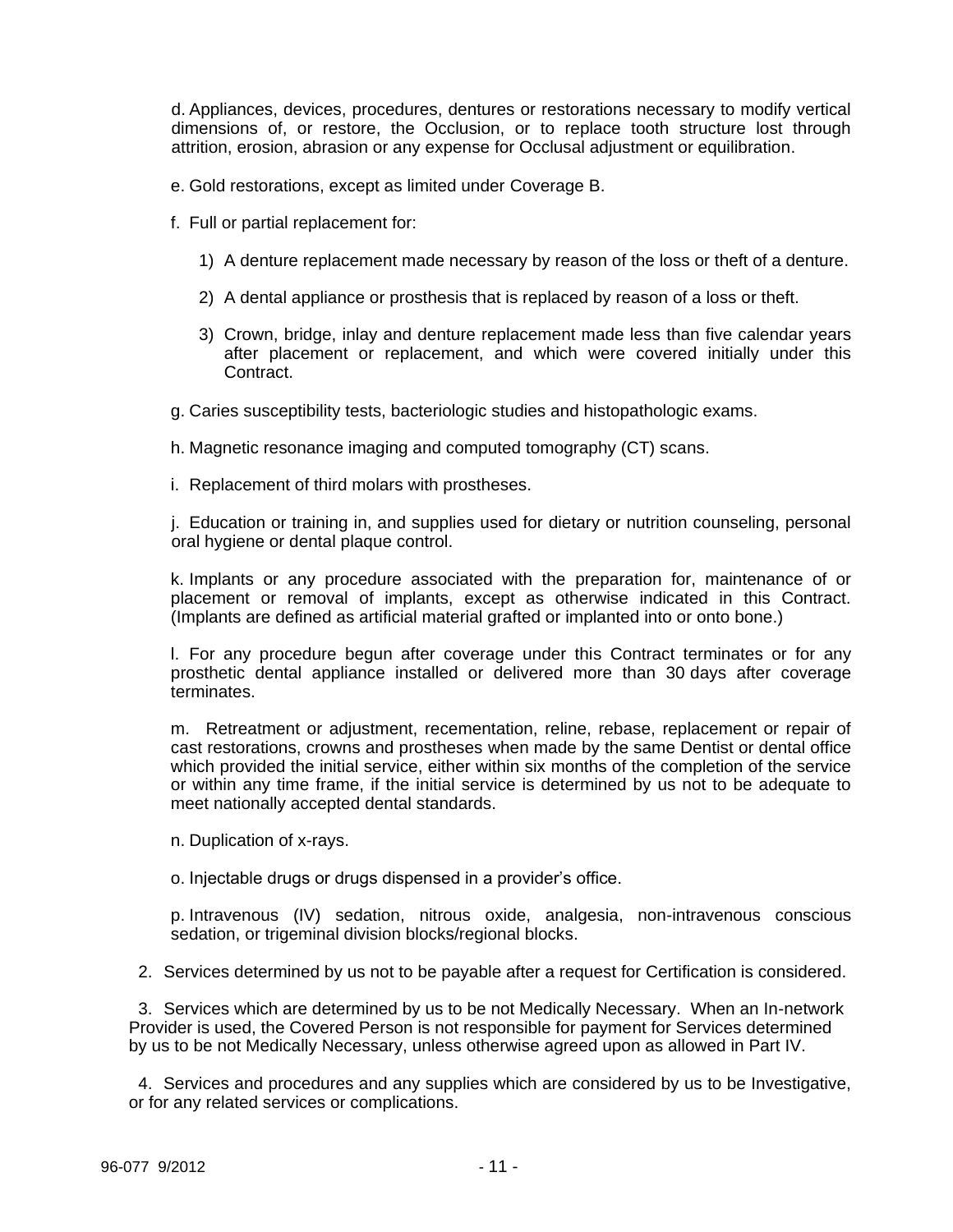5. Services, procedures or any supplies which are considered to be for Cosmetic purposes, or for any related services.

 6. Services, procedures or any supplies which are considered by us to be obsolete, or for any related services. Procedures will be considered to be obsolete when such procedures have been superseded by more efficacious treatment procedures, and are generally no longer considered effective in clinical medicine or dentistry.

 7. Charges made for filling out claim forms or furnishing any other records or information or special charges such as dispensing fees, administrative fees, technical support utilization review charges which are normally considered to be within the charge for a service; or charges for missed appointments.

8. Services provided to:

a. A dependent of a Covered Person who has Single Membership.

b. Any person who does not qualify as an Eligible Dependent.

c. Any Covered Person before his or her effective date of coverage, or after the effective date of cancellation or termination of this coverage.

d. Any Covered Person for which coverage is not available because of Contract waiting periods.

 9. Interest, sales or other taxes or surcharges. This shall include taxes or surcharges levied by governmental bodies or subdivisions who do not have jurisdiction over this Contract.

10. Charges which exceed the calendar year or total benefits; charges which exceed the reimbursement amount or the Allowable Charge; or charges which exceed the actual charge for the service.

11. Services for Illness or Injury caused directly or indirectly by war or any act of war, declared or undeclared, or sustained while performing military service.

12. Services provided in or by: (a) a Veterans Administration Hospital where the care is for a condition related to military service; or (b) any Out-of-network Hospital or other institution or facility which is owned, operated or controlled by any government agency, except where care is provided to nonactive duty Covered Persons in medical facilities.

13. Services available at governmental expense. If payment for these services is required by federal or state law, unless otherwise provided under such law our obligation to provide benefits will be reduced by the amount of payments a Covered Person is eligible for under such program, whether or not the person has enrolled in the program. This provision is not applicable to Medicaid.

14. Services for which there is no legal obligation to pay, or for which no charge would be made if this coverage did not exist. Any charge above the charge that would have been made if no coverage existed, or any service which is normally furnished without charge will be treated as a service for which there is no legal obligation to pay.

15. Services arising out of or in the course of employment, whether or not the Covered Person fails to assert or waives his or her rights to workers' compensation or employers' liability law. This includes services determined to be work-related under workers' compensation laws, or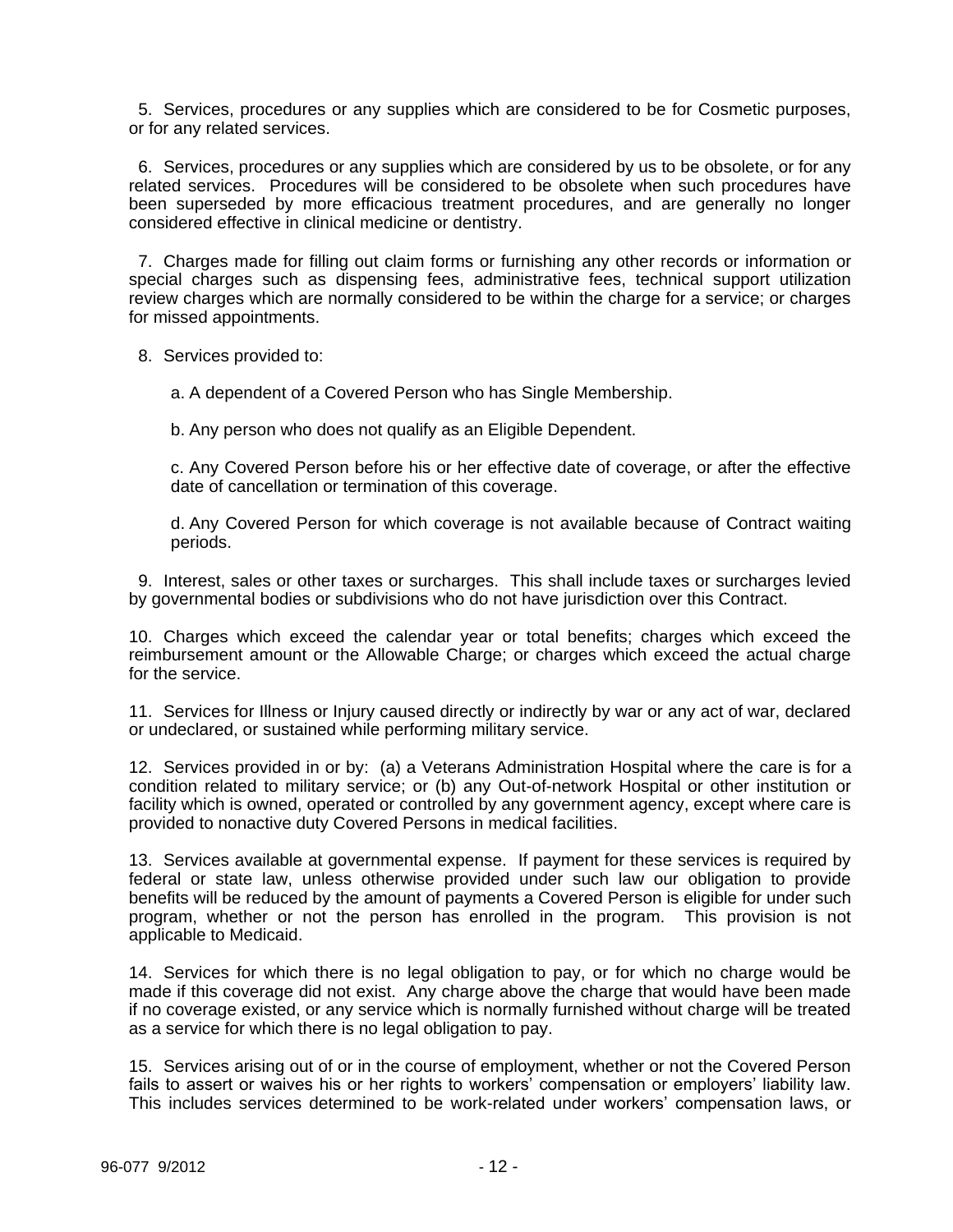under a workers' compensation managed care plan, but which are not payable because of noncompliance with such law or plan.

16. Charges for services provided by a person who is a member of the Covered Person's immediate family by blood, marriage or adoption.

17. Charges for services by a health care provider which are not within his or her scope of practice or charges by a person who is not an Approved Provider.

18. Charges made separately for services, supplies or materials when such services, supplies and materials are considered by us to be included within the charge for a total service payable under this Contract, or a charge that is payable to another provider.

19. Charges made pursuant to an intentionally inflicted Injury, engaging in an illegal occupation or resulting from commission of or attempt to commit a felony.

20. Services for dental treatment whether compensated or not, which are directly related to, or resulting from the Covered Person's participation in a voluntary, Investigative test or research program or study.

21. Charges for services provided by a Hospital, ambulatory surgical facility or any other facility charge.

22. Any expense for a procedure provided by a person who is not a Dentist or dental hygienist or who is not under the direct supervision of a Dentist.

23. Dental services received from a dental or medical department maintained by or on behalf of an employer, a mutual benefit association, labor union, trustee or similar person or group.

#### B. LIMITATIONS**:**

 1. If, in the construction of a denture or fixed bridgework to replace missing teeth, the Covered Person and the Dentist decide on personalized restoration or to employ special techniques as opposed to standard procedures, the benefits provided shall be limited to the standard procedures for prosthetic services as determined by BCBSNE.

 2. If a Covered Person transfers from the care of one Dentist to another during a course of treatment, or if more than one Dentist provides services for one Covered Service, our liability shall not exceed what it would have been had only one Dentist provided the service.

 3. The Covered Person is entitled to extended benefits for Covered Services up to 30 days after termination of this Contract for: a) Root Canal therapy, but only if the pulp chamber was opened and the pulp canal explored to the apex while the person was covered under this Contract; b) crowns, bridges, inlays or onlay restorations, but only if the tooth or teeth were fully prepared while the person was covered under this Contract and c) full or partial dentures, but only if the master impression was made while the person was covered under this Contract.

This extended coverage ceases on the earlier of: a) the end of the 30-day extension period; or b) the date the person becomes eligible for such services under other dental coverage.

 4. If there are optional techniques of treatment with different charges, our liability shall not exceed the lower charge.

 5. Benefits for exams are limited to one exam per day when an initial or a periodic oral exam is performed during the same visit.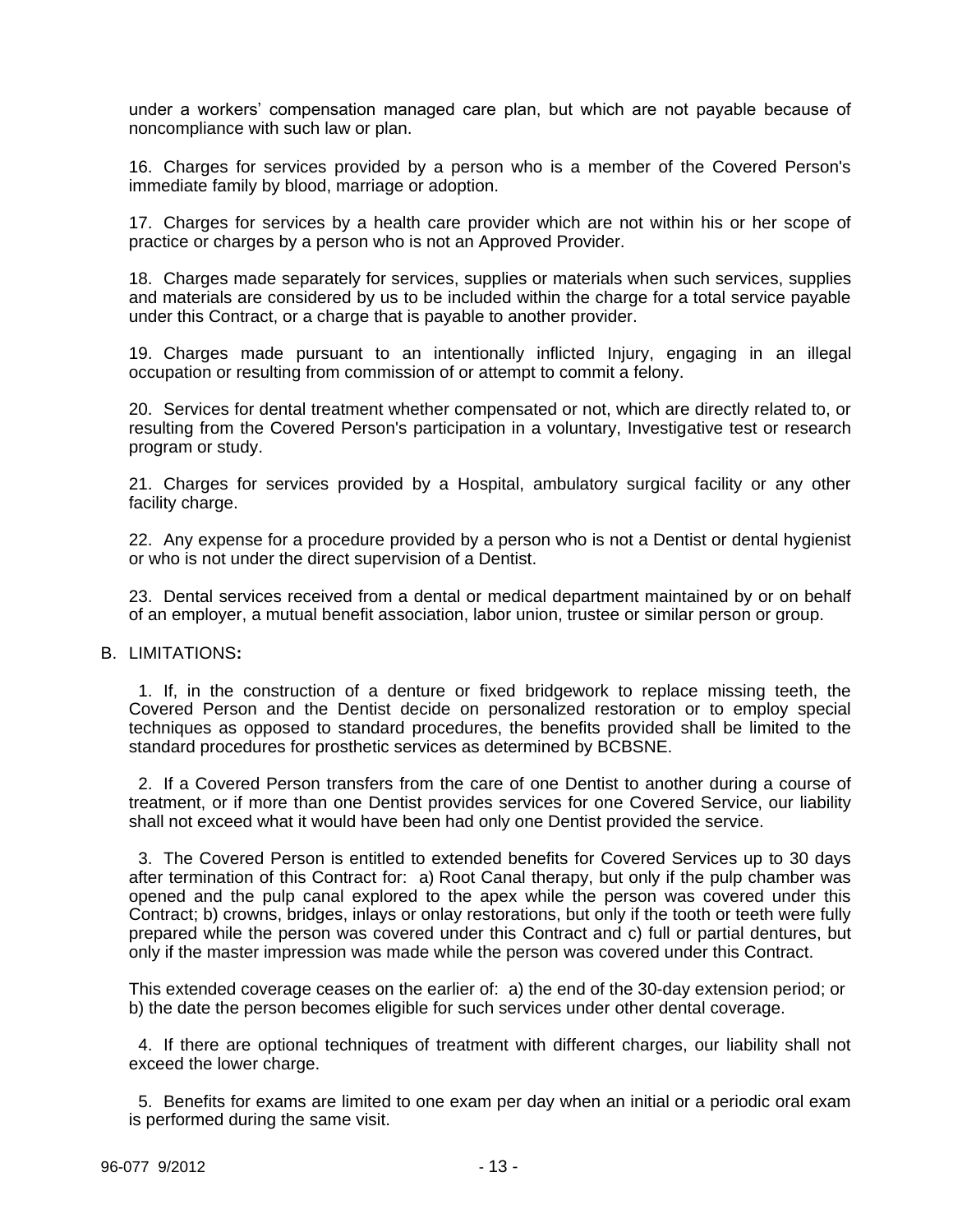6. The total benefits per Covered Person for the types of coverage set forth described in this Contract are indicated on the Schedule of Benefits.

# **PART VIII. CLAIM FILING AND APPEAL PROCEDURES**

A. NOTICE OF CLAIM: A claim is a request for benefits under this Contract and is defined as either a "preservice" or "postservice" claim. A claim is considered to be a "preservice" claim when the terms of the plan **require** approval of the benefit in advance of obtaining medical care, and failure to do so will cause benefits to be denied or reduced. A postservice claim is any claim that is not a preservice claim. In most instances, a postservice claim is written proof that Services already have been received by the Covered Person. In order to receive benefits under this Contract, Blue Cross and Blue Shield of Nebraska must be notified when the Covered Person has received Services.

The postservice claim for benefits may be filed directly by the Covered Person (claimant), the Dentist, the Physician or other health care provider. **If the providers are contracting with Blue Cross and Blue Shield of Nebraska, the claim will be filed directly by them**.

The information required to process a postservice claim includes: the first and last name of the claimant, identification number including the alpha prefix, date of service, an itemized statement describing the service, the diagnosis, amount charged for the care and the provider's full name and credentials.

B. CLAIM FORMS: Upon receipt of a notice of claim, we will furnish to the claimant such forms as are usually furnished for filing proofs of loss. If such forms are not furnished within fifteen days after we receive such notice, the claimant shall be deemed to have complied with the requirements of this plan as to proof of loss upon submitting, within the time fixed in the plan for filing proof of loss, written proof covering the occurrence, the character and the extent of the loss for which claim is made.

C. **TIME LIMIT FOR FILING OR ADJUSTING A POST-SERVICE CLAIM**: A claim should be filed by a Provider or Covered Person as soon as possible after expenses are incurred. A proof of loss must be filed within 90 days. **If the claim is not filed by the Provider or Covered Person within 15 months (except in the absence of legal capacity) of the date of Service, benefits will not be paid.** Claims, including revisions and adjustments, that are not filed by a Nebraska Contracting Provider prior to the claim filing limit, will become the Nebraska Contracting Provider's liability.

Claims should be sent to:

**Blue Cross and Blue Shield of Nebraska P.O. Box 3248 Omaha, Nebraska 68180-0001**

### D. CLAIM DETERMINATIONS:

 1. **Preservice claims** that are not "urgent" (see below) will be processed within 15 days of receipt, unless an extension of 15 days is needed to obtain necessary information. If information is requested, the claimant/provider may be given not less than 45 days from receipt of notice to submit the specified information. A claim determination will be made within 15 days of receipt of the information or the end of the extension period.

 2. **A preservice claim involving "urgent care"** may require an oral or expedited process. "Urgent care" is considered to be medical care or treatment for which the time periods for making non-urgent care determinations: a) could seriously jeopardize the life of health of the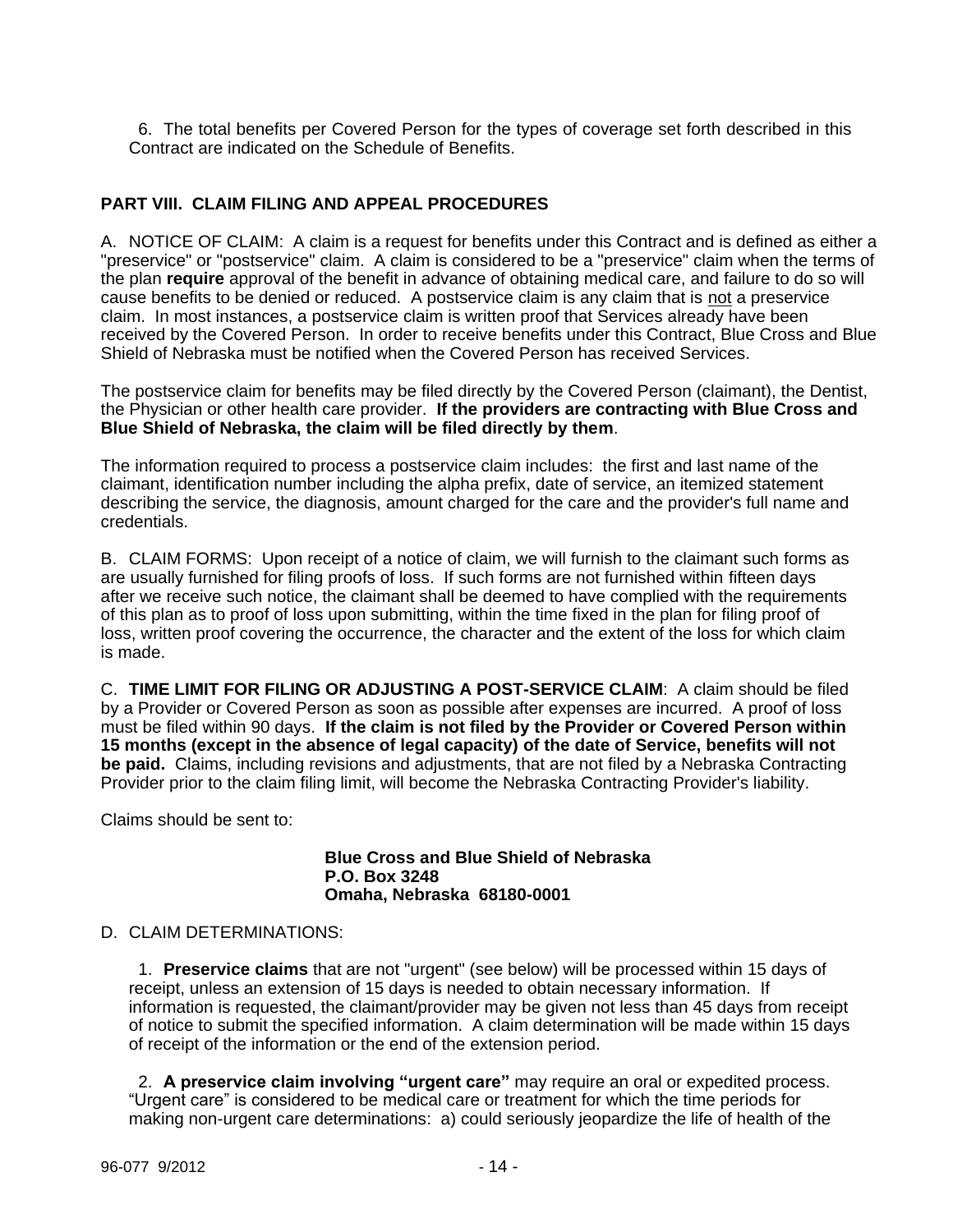person or their ability to regain maximum function or, b) would subject the person to severe pain that cannot be adequately managed without the care or treatment that is the subject of the claim.

If the services are urgent, the claimant/provider will be notified of the decision (whether adverse or not), not later than 72 hours after receipt of the claim unless additional information is needed. If further information is necessary, the claimant/provider may be afforded not less than 48 hours from the date of the request, to provide the specified information. Notification of the decision will be provided not later than 48 hours after the earlier of receipt of the specified information or the end of the extension period.

 3. **Post-service claims** will be processed within 30 calendar days of receipt. If additional information is needed prior to processing the claim, payment will not be made until the requested information is received. The claim then will be reopened or processed based on the additional information.

An extension also may be given to allow the claimant/provider to submit specified information. The claimant/provider may be given not less than 45 calendar days from the receipt of notice to submit the specified information. A claim determination will be made within 15 calendar days of receipt of information or the end of the extension period.

A claim requiring additional information cannot be completed until the requested information is received. If this information is not received, claims will be denied for "lack of information."

## E. PROCEDURE FOR FILING AN APPEAL:

A Covered Person or a person acting on his/her behalf is entitled to appeal preservice or postservice claim or claim appeal decisions.

 1. First Level Appeal: A request for a first level appeal must be submitted by the Covered Person or a representative on his or her behalf (the claimant) within six months of the date the claim was processed. The request should include the following information:

- a. that this is a request for an appeal;
- b. the reason for the appeal;
- c. any information that might help resolve the issue;
- d. the date of service/claim; and
- e. if possible, a copy of the Explanation of Benefits (EOB).

This information should be submitted to Blue Cross and Blue Shield of Nebraska at the address and telephone number listed on the Covered Person's identification card.

 2. Decision: If the appeal involves medical judgment, Blue Cross and Blue Shield of Nebraska will consult with appropriate medical personnel in order to make the appeal determination. Identification of the medical personnel consulted will be provided upon written request. The appeal determination shall be made by individuals who were not involved in the original determination. Written notification of the decision to the claimant will be provided:

- a. For preservice claims, within 15 working days;
- b. For postservice claims, within 15 working days unless a written notification of an extension is issued to the claimant with the reasons for the delay on or before the  $15<sup>th</sup>$ working day.

 3. Second Level Appeal: If the claimant is not satisfied with the first level appeal determination, he or she has 60 days from the receipt of the first level determination to submit a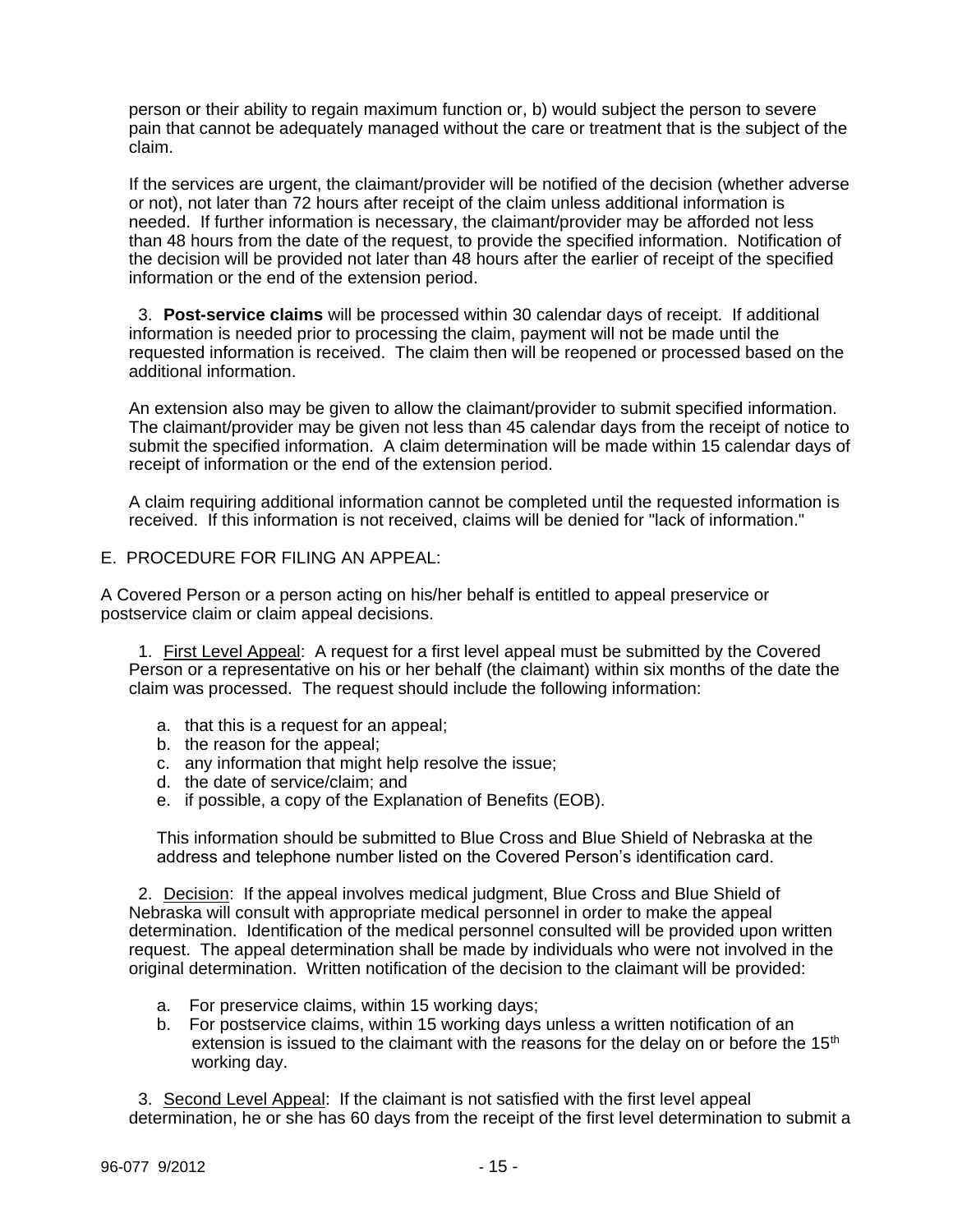written request for a second level appeal. The letter requesting the appeal must be submitted to Blue Cross and Blue Shield of Nebraska's Second Review Unit, at the address listed on the Covered Person's identification card.

The Covered Person and/or his or her representative have the right to appear in person at the second level appeal and present the case before a review panel appointed by Blue Cross and Blue Shield of Nebraska, and/or submit additional supporting material. The majority of the panel will be health care professionals with appropriate expertise, when reviewing appeals requiring a medical judgment. The panel will not give deference to either the initial determination or the first level appeal. The panel will meet within 45 working days of receipt of the request. This panel will issue the decision within five working days after the meeting.

4. Expedited Appeal: In a case involving urgent care, an expedited appeal may be requested orally or in writing. All information will be submitted by telephone, facsimile or the most expeditious method available. Expedited appeals will be reviewed by an appropriate medical professional in the same or similar specialty as would typically manage the case being reviewed.

Blue Cross and Blue Shield of Nebraska will make a decision and notify the claimant within 72 hours after the appeal is commenced. Written notification will be sent within two days of the notification of that decision, if the initial notification was not in writing. If a claimant is dissatisfied with the result of the expedited appeal, he/she may request a second level appeal, as noted above.

## **ADDITIONAL INFORMATION**

The Department of Insurance may be contacted at any time during the appeal procedure for assistance. Their address and telephone number is:

> Nebraska Department of Insurance 941 "O" Street, Suite 400 Lincoln, NE 68508-3639 (402) 471-2201 Toll-free: (877) 564-7323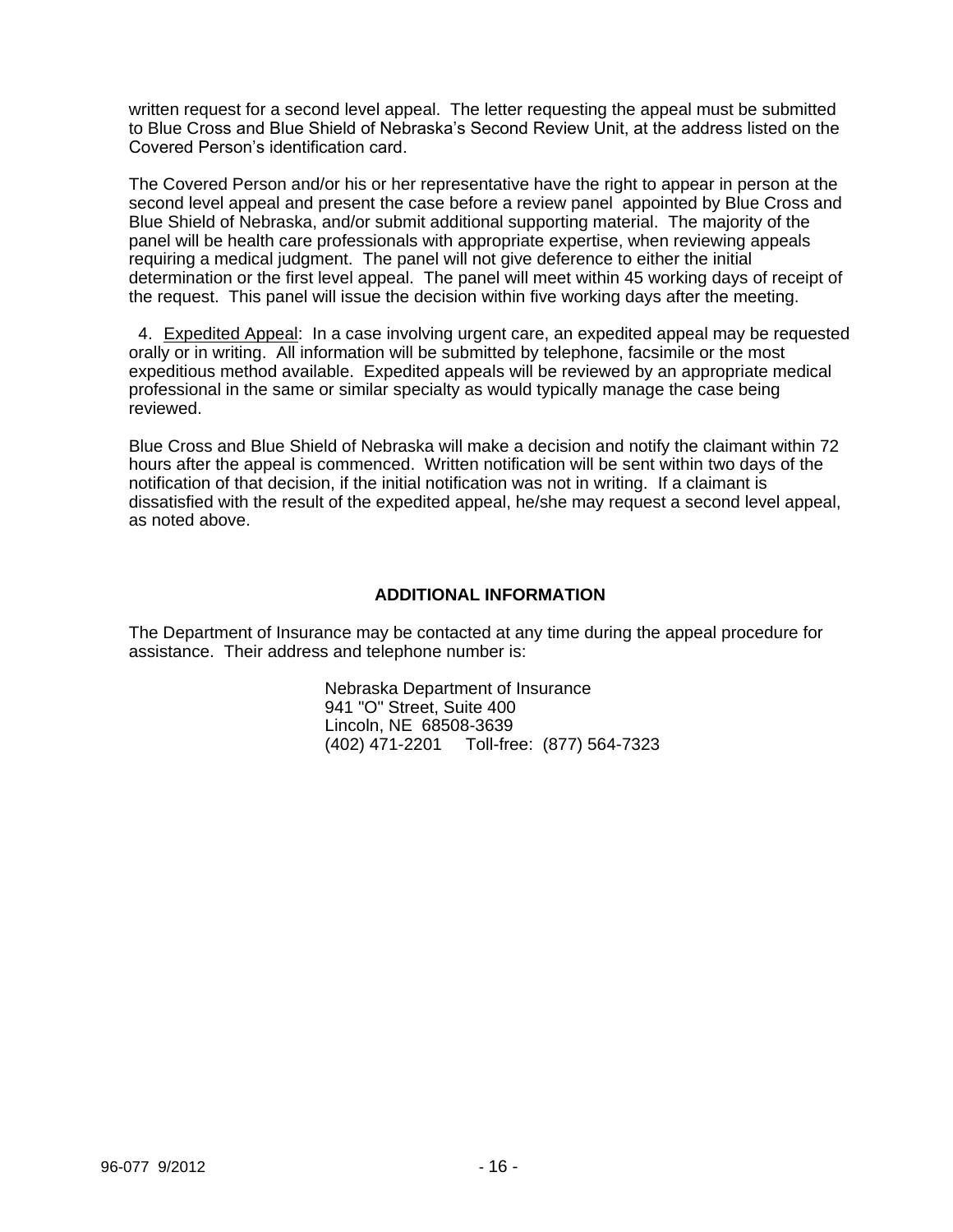# **PART IX. SUBROGATION AND CONTRACTUAL RIGHT TO RECOVERY**

A. SUBROGATION: Subrogation is the right to recover benefits paid for Covered Services provided as the result of Injury or Illness which was caused by another person or organization. When benefits are paid under this Contract, Blue Cross and Blue Shield of Nebraska shall be subrogated to all of the Covered Person's rights of recovery against any person or organization to the extent of the benefits paid. The Subscriber, Covered Person or the person who has a right to recover for a Covered Person (usually a parent or spouse), agrees to make reimbursement under this Part if payment is received from the person who caused the Illness or Injury or from that person's liability carrier.

Our subrogation claim shall be a first priority lien on the full or partial proceeds of any settlement, judgment, or other payment recovered by or on behalf of the Covered Person. This lien applies whether or not the Covered Person has been fully compensated for all of his or her losses, or as provided by applicable law. Blue Cross and Blue Shield of Nebraska's rights under this provision cannot be defeated by allocating the proceeds to nonmedical damages.

B. CONTRACTUAL RIGHT TO REIMBURSEMENT: In the event a Covered Person receives full or partial proceeds from any other source for Covered Services for an Illness or Injury, Blue Cross and Blue Shield of Nebraska has a contractual right of reimbursement to the extent benefits were paid under this Contract for the same Illness or Injury. This contractual right to reimbursement shall be a first priority lien against any proceeds recovered by the Covered Person and applies whether or not the Covered Person has been fully compensated for all of his or her losses, or as provided by applicable law.

Such proceeds may include any settlement, judgment, payments made under group auto insurance, individual or group no-fault auto insurance; another person's uninsured/underinsured or medical payment insurance or proceeds otherwise paid by a third party. This contractual right of recovery is in addition to and separate from the subrogation right. Blue Cross and Blue Shield of Nebraska's rights shall not be defeated by allocating the proceeds to nonmedical damages.

C. When we recover proceeds under this Part for all or part of a claim, amounts previously credited to a Covered Person's Deductible or Coinsurance liability will be removed. Future claims will be subject to the reinstated Deductible or Coinsurance.

D. No adult Subscriber may assign any rights to recover medical expenses from any third party to any minor or other dependent of the adult Subscriber or to any other person, without our express written consent. The right to recover, whether by subrogation or other reimbursement, shall apply to settlements or recoveries of deceased persons, minor dependents of a Subscriber, incompetent or disabled Subscribers or their incompetent or disabled Eligible Dependents.

E. The Subscriber agrees to fully cooperate and assist in any way necessary to recover such payments, including but not limited to notifying us of a claim or lawsuit filed on his or her behalf or on behalf of any Eligible Dependents for an Injury or Illness. The Subscriber, Eligible Dependent or an authorized representative shall contact us prior to settling any claim or lawsuit to obtain an updated itemization of a subrogation claim or reimbursement amount due. Upon receiving any proceeds subject to this Part, the Subscriber, Eligible Dependent or an authorized representative must hold such proceeds in trust until such time as the proceeds can be transferred to BCBSNE. Such party holding the funds that rightfully belong to BCBSNE shall not interrupt or prejudice our recovery under this Part.

F. If the Subscriber refuses or fails to comply with this Part, coverage can be canceled, including that of any covered dependents. Costs incurred in enforcing these provisions shall also be recovered, including, but not limited to, attorneys' fees, litigation and court costs and other expenses.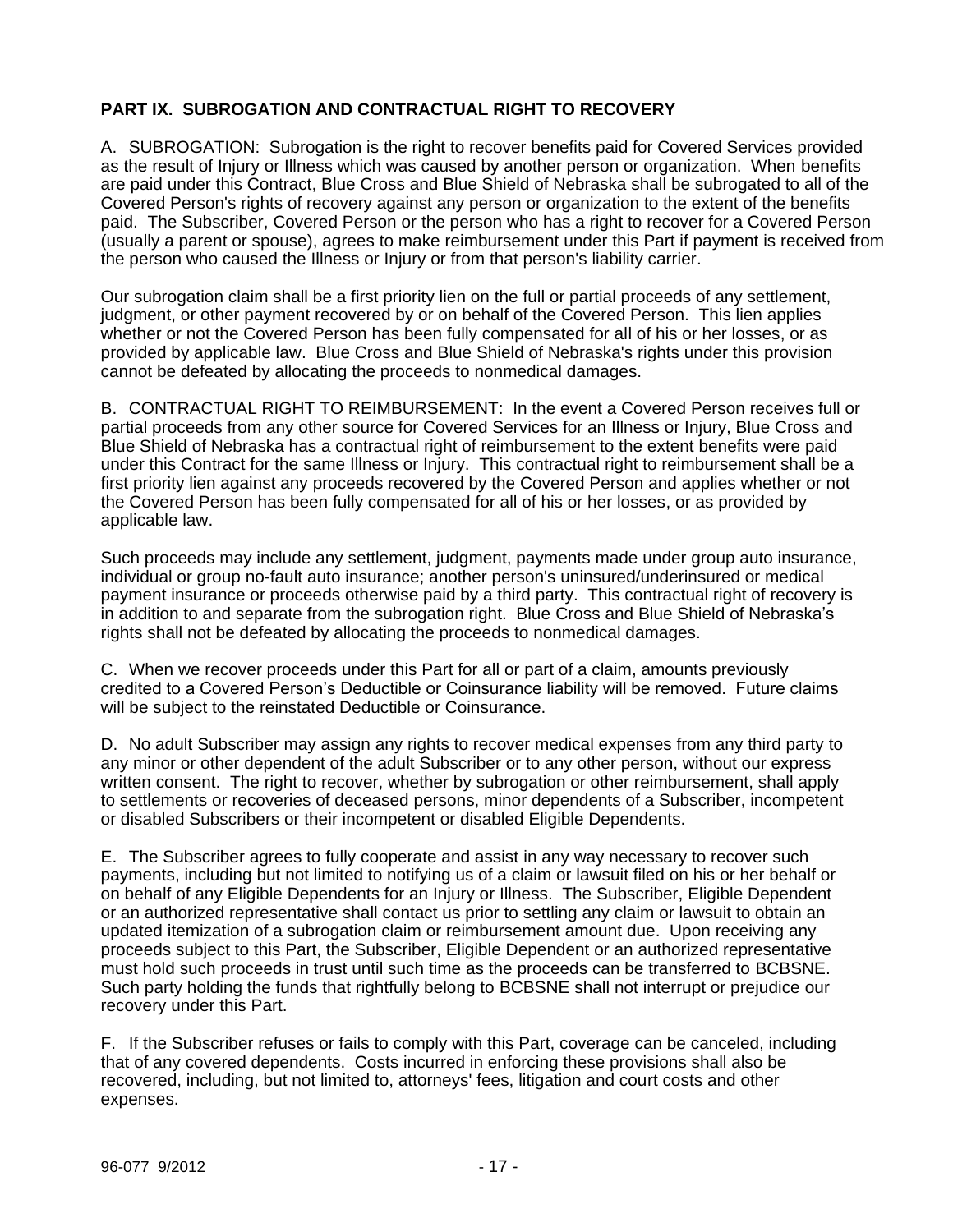# **PART X. WORKERS' COMPENSATION**

Benefits are not available for Services provided for Injuries or Illnesses arising out of and in the course of employment whether or not the Covered Person fails to assert or waives his or her rights to Workers' Compensation or Employer Liability Law. The employer is required to furnish or pay for such Services or a settlement can be made pursuant to Workers' Compensation Laws.

If a Covered Person enters into a lump-sum settlement which includes compensation for past or future medical expenses for an Injury or Illness, payment will not be made under this Contract for Services related to that Injury or Illness.

Benefits are not payable for services determined to be not compensable due to noncompliance with the terms, rules and conditions under Workers' Compensation laws, or a Certified or otherwise Licensed Workers' Compensation Managed Care Plan. In addition, benefits are not payable for services that are related to the work injury or Illness, but are determined to be not necessary or reasonable by the employer or Workers' Compensation carrier.

In certain instances, benefits for such services are paid in error under this Contract. If payment is received by the Covered Person for such services, reimbursement must be made, as permitted by law. This reimbursement may be funded from any recovery made from the employer, or the employer's Workers' Compensation carrier. Reimbursement must be made directly by the Subscriber when benefits are paid in error, due to his or her failure to comply with the terms, rules and conditions of Workers' Compensation Laws or a Certified or Licensed Workers' Compensation Managed Care Plan.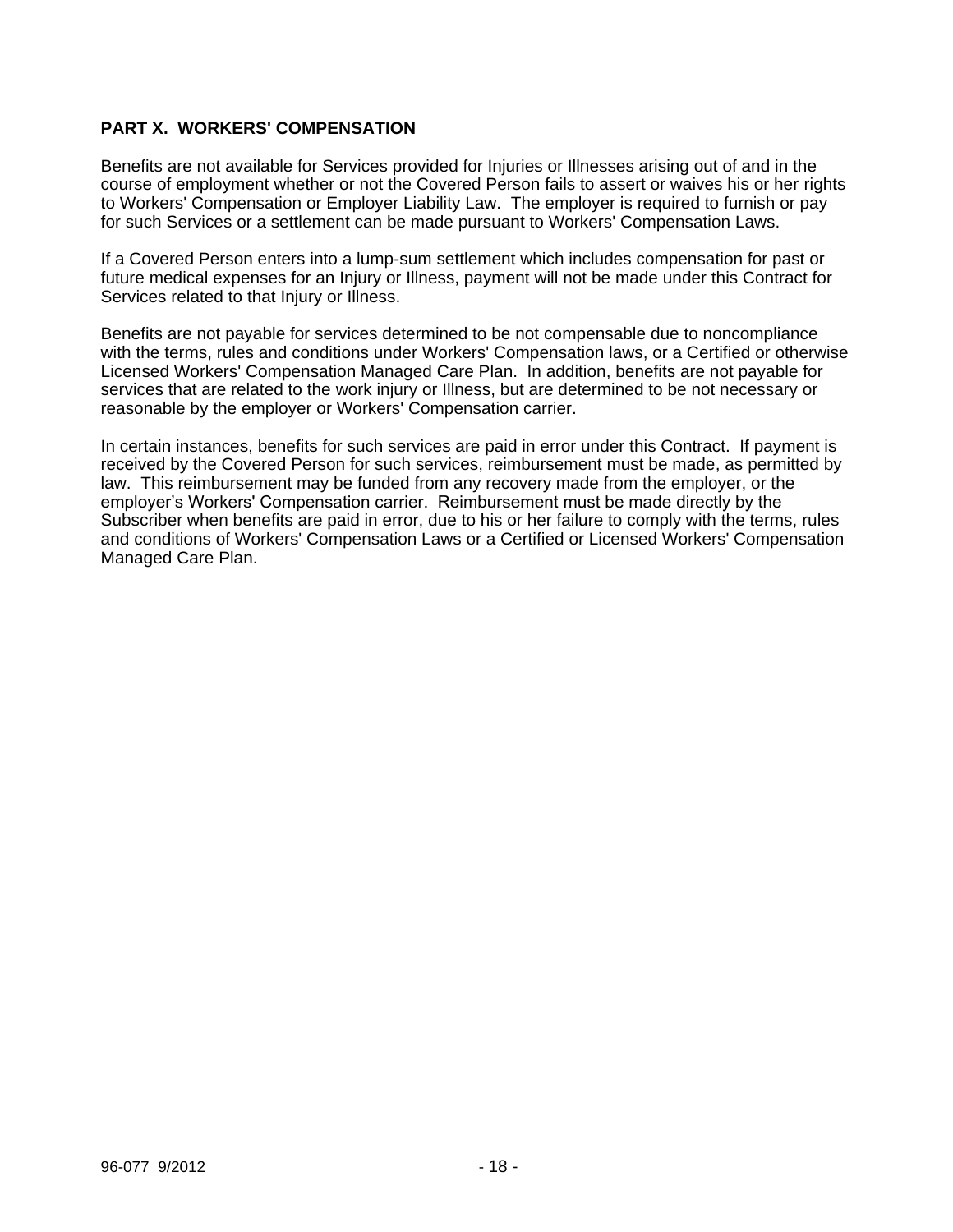# **PART XI. GENERAL PROVISIONS**

A. CERTAIN DEFENSES: All statements, in the absence of fraud, made by you or a Covered Person will be deemed representations and not warranties. No such statements will void coverage or reduce the Contract benefits unless contained in the Application.

B. LEGAL ACTIONS: You cannot bring a legal action to recover under the Contract for at least 60 days after written proof of loss is given to us. You cannot start a legal action after three years from the date written proof of loss is required.

C. ADDRESSES FOR NOTICE: **Our address is P.O. Box 3248, Omaha, Nebraska, 68180-0001.** Your address is the most recent address appearing on our records.

D. CONFORMITY WITH STATUTES: Any Contract provision which on its effective date, is in conflict with the law of the federal government or the state of Nebraska is hereby amended to conform to the minimum requirements of such law.

E. TIME LIMIT ON CERTAIN DEFENSES: After two years from the Contract effective date, no misstatements, except fraudulent misstatements made in the Contract Application will be used to void the Contract or deny a claim for loss incurred after the expiration of such two-year period. No claim for loss that starts more than 365 days after the Contract effective date will be reduced or denied on the grounds that a condition not excluded from coverage existed prior to such effective date.

F. BLUE CROSS AND BLUE SHIELD OF NEBRASKA MEMBERSHIP: When this Contract becomes effective, you become a Member of Blue Cross and Blue Shield of Nebraska. You have the right to vote at the Annual Meeting of Members held at the Blue Cross and Blue Shield of Nebraska home office in Omaha. The Meeting is held at 4:00 p.m. on the second Monday of February each year. If you do not attend the Meeting, you may appoint another Member as your proxy to vote for you. To have another person vote for you, you must appoint that person in writing, and file that appointment with us at least five days before the Meeting. If you do not attend the Meeting, and do not appoint another person as your proxy, the Chairperson of the Board of Directors of Blue Cross and Blue Shield of Nebraska, or in the absence of the Chairperson, a person the Chairperson appoints, will be your proxy to vote for you on all matters coming before the Meeting. This proxy will be valid as long as this Contract remains in force, unless you revoke it.

G. INDEPENDENT CORPORATION: Subscriber hereby expressly acknowledges his or her understanding that this Contract constitutes a contract solely between Subscriber and the Plan, which is an independent corporation operating under a license from the Blue Cross and Blue Shield Association, an association of independent Blue Cross and Blue Shield Plans, (the "Association") permitting BCBSNE to use the Blue Cross and/or Blue Shield Service Marks and that BCBSNE is not contracting as the agent of the Association. Subscriber further acknowledges and agrees that he or she has not entered into this Contract based upon representations by any person other than BCBSNE and that no person, entity, or organization other than BCBSNE shall be held accountable or liable to Subscriber for any of BCBSNE's obligations created under this Contract. This paragraph shall not create any additional obligations whatsoever on the part of BCBSNE other than those obligations created under other provisions of this Contract.

H. NON-WAIVER: Neither the acceptance of premium nor the payment of claims shall constitute a waiver of available defenses.

I. LIMITATIONS OF DAMAGES: The entire liability of Blue Cross and Blue Shield of Nebraska shall not exceed the amount of benefits provided by this Contract, regardless of the form of the action. In no event shall we be liable for consequential, incidental, special or indirect damages regardless of whether it has been advised of the possibility of such damages.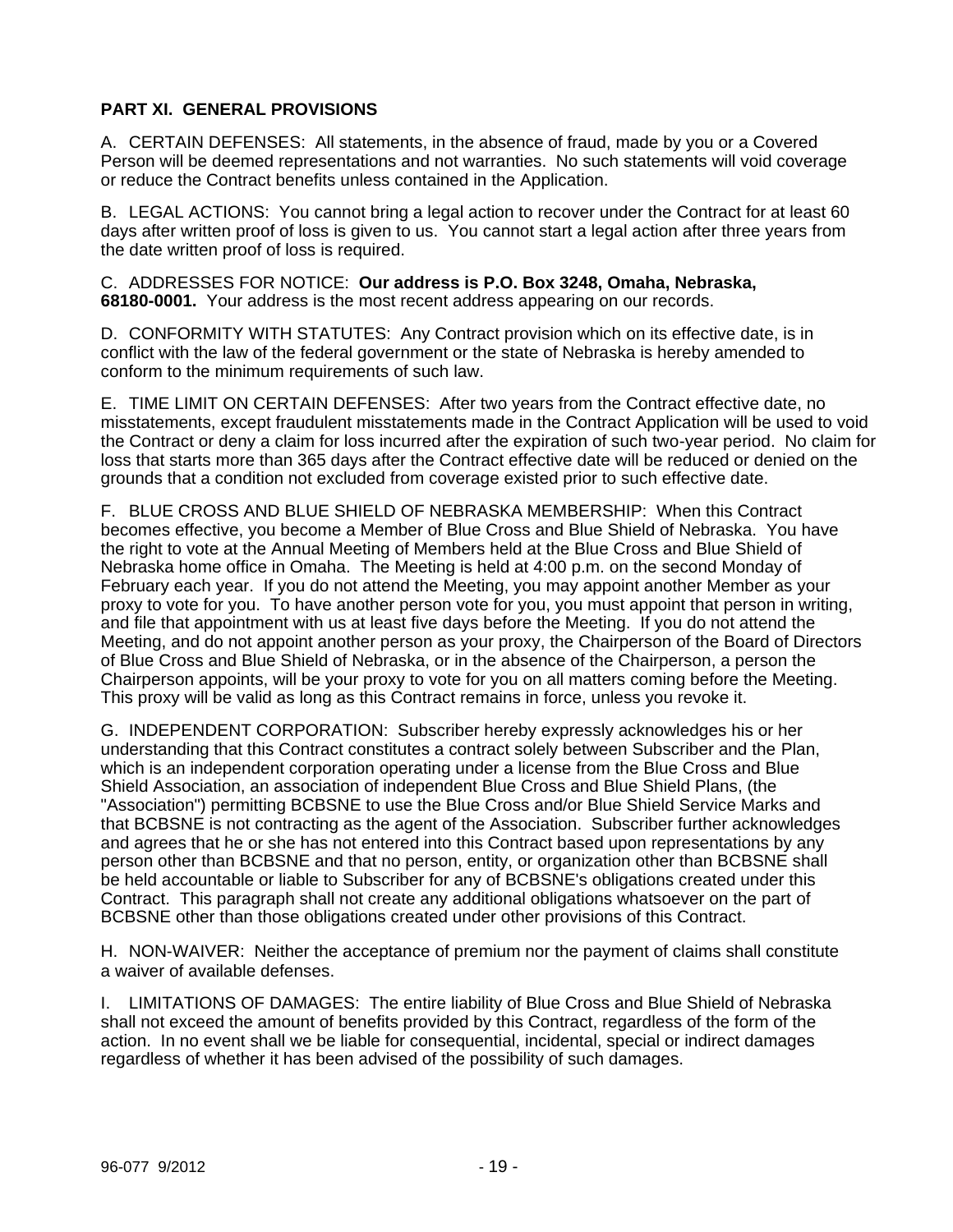## **PART XII. DEFINITIONS**

The definitions contained in this glossary are of terms used in this Contract.

**Accident:** An unexpected occurrence that results in injury, loss or damage such as a fall or auto accident. Fractures of teeth due to eating, biting or chewing are not considered Accidents.

**Allowable Charge:** An amount we use to calculate our payment of Covered Services. This amount will be based on either the Contracted Amount for In-network Providers or the Out-ofnetwork Allowance for Out-of-network Providers.

**Approved Provider:** A licensed practitioner of the healing arts who provides Covered Services within the scope of his or her license and who is payable according to the terms of this Contract, Nebraska law and the direction of BCBSNE.

**BCBSNE:** Blue Cross and Blue Shield of Nebraska.

**Certification** (**Certified**)**:** A determination that Services are appropriate under the terms of the Contract.

Certification also refers to successful voluntary compliance with certain prerequisite qualifications specified by regulatory entities.

**Coinsurance:** The percentage amount the Covered Person must pay for Covered Services, based on the lesser of the Allowable Charge or the billed charge.

**Consultation:** Dental services for a patient in need of specialized care requested by the attending Dentist who does not have that knowledge.

**Contract:** The agreement between you and BCBSNE, including your Application, your Schedule of Benefits, this document and any attachments or endorsements.

**Contracted Amount:** The payment agreed to by BCBSNE or an On-site Plan and Contracting Providers for Covered Services received by a Covered Person.

**Cosmetic:** Any services provided to improve the patient's physical appearance, from which no significant improvement in physiologic function can be expected, regardless of emotional or psychological factors.

**Covered Person:** Any person entitled to benefits for Covered Services pursuant to this Contract underwritten and administered by BCBSNE.

**Covered Services:** Dental procedures, supplies, drugs, or other dental care services, for which benefits are payable, while this Contract is in effect.

**Deductible:** An amount of Allowable Charges which must be met by the Covered Person each calendar year for Covered Services before benefits are payable by this Contract.

**Dentist:** Any person who is appropriately Licensed and qualified to practice dentistry under the law of the jurisdiction in which the dental procedure is performed and is operating within the scope of his/her license.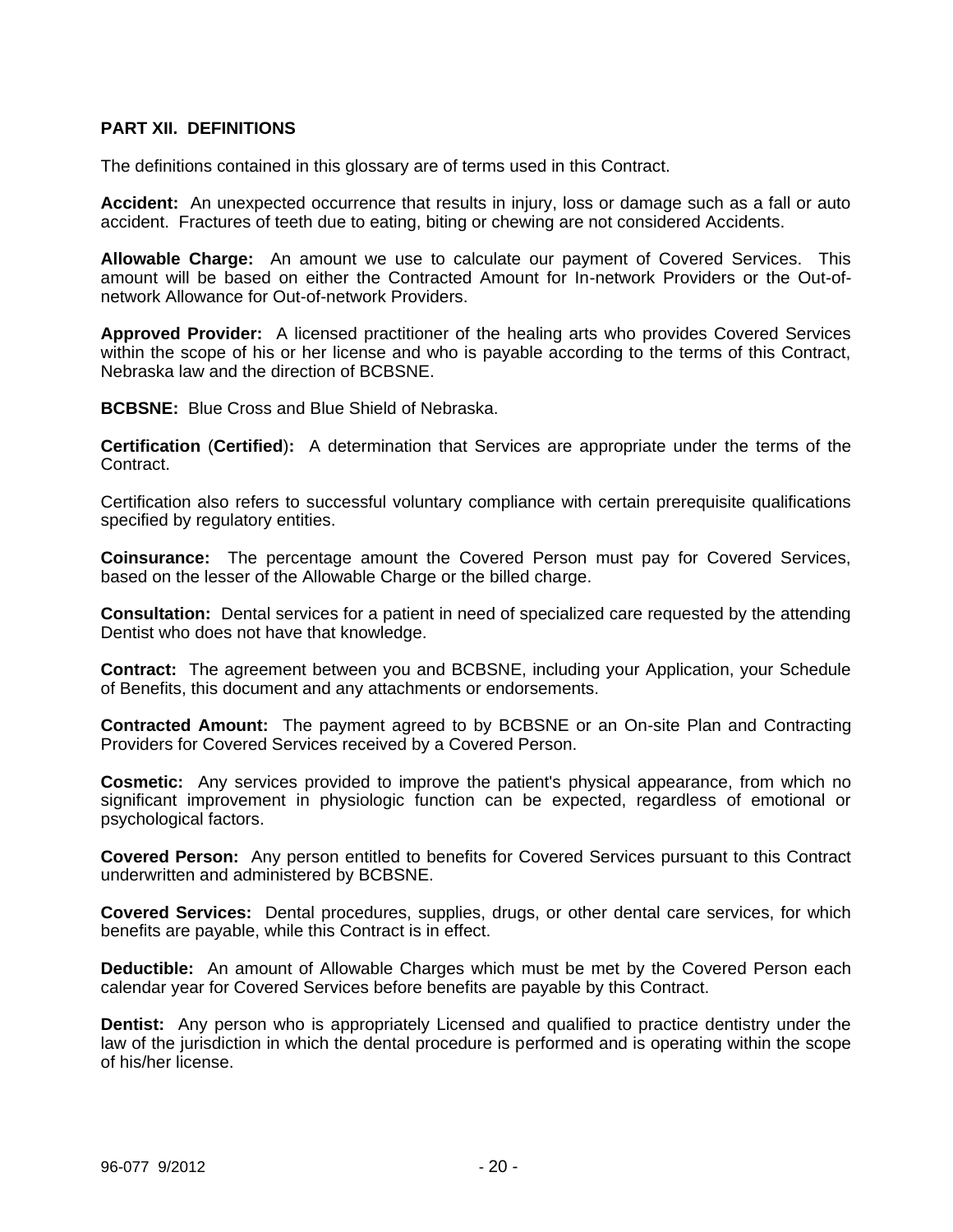## **Eligible Dependent:**

1. The spouse of the Subscriber unless the marriage has been ended by a legal, effective decree of dissolution, divorce or separation.

2. Children to age 26.

"Children" means:

- the Subscriber's biological and adopted sons and daughters,
- a grandchild who lives with the Subscriber in a regular child-parent relationship where the grandchild receives no support or maintenance from the parent and where the Subscriber is a court-appointed guardian of the grandchild,
- a stepchild (i.e. the son or daughter of the Subscriber's current spouse), or
- a child, other than a grandchild or stepchild, for whom the Subscriber is a courtappointed guardian, but does not include a foster child.

3. Reaching age 26 will not end the covered child's coverage under this Contract as long as the child is, and remains, both:

- incapable of self-sustaining employment, or of returning to school as a full-time student, by reason of mental or physical handicap, and
- dependent upon the Subscriber for support and maintenance.

Proof of the requirements of paragraphs a. and b. from the Subscriber must be received within 31 days of the child's reaching age 26 and after that, as required (but not more often than yearly after two years of such handicap). Determination of eligibility under this provision will be made by Us. Any extended coverage under this paragraph will be subject to all other provisions of this Contract.

**General Anesthesia:** A controlled state of unconsciousness, accompanied by a partial or complete loss of protective reflexes, including loss of ability to independently maintain airway and respond purposefully to physical stimulation or verbal command, produced by a pharmacologic or non-pharmacologic method or combination thereof.

**Gingivectomy:** The excision or removal of gingival tissue.

**Hospital:** An institution or facility duly Licensed by the State of Nebraska or the state in which it is located, which provides medical, surgical, diagnostic and treatment Services with 24-hour per day nursing Services, to two or more nonrelated persons with an Illness, Injury or pregnancy, under the supervision of a staff of Physicians Licensed to practice medicine and surgery.

**Illness:** A condition which deviates from or disrupts normal bodily functions or body tissues in an abnormal way, and is manifested by a characteristic set of signs or symptoms.

**Injury:** Physical harm or damage inflicted to the body from an external force.

**In-network Provider:** A health care provider (Physician, Dentist, or other health care provider) who has contracted with BCBSNE or with an On-site Plan as part of the Preferred Provider network.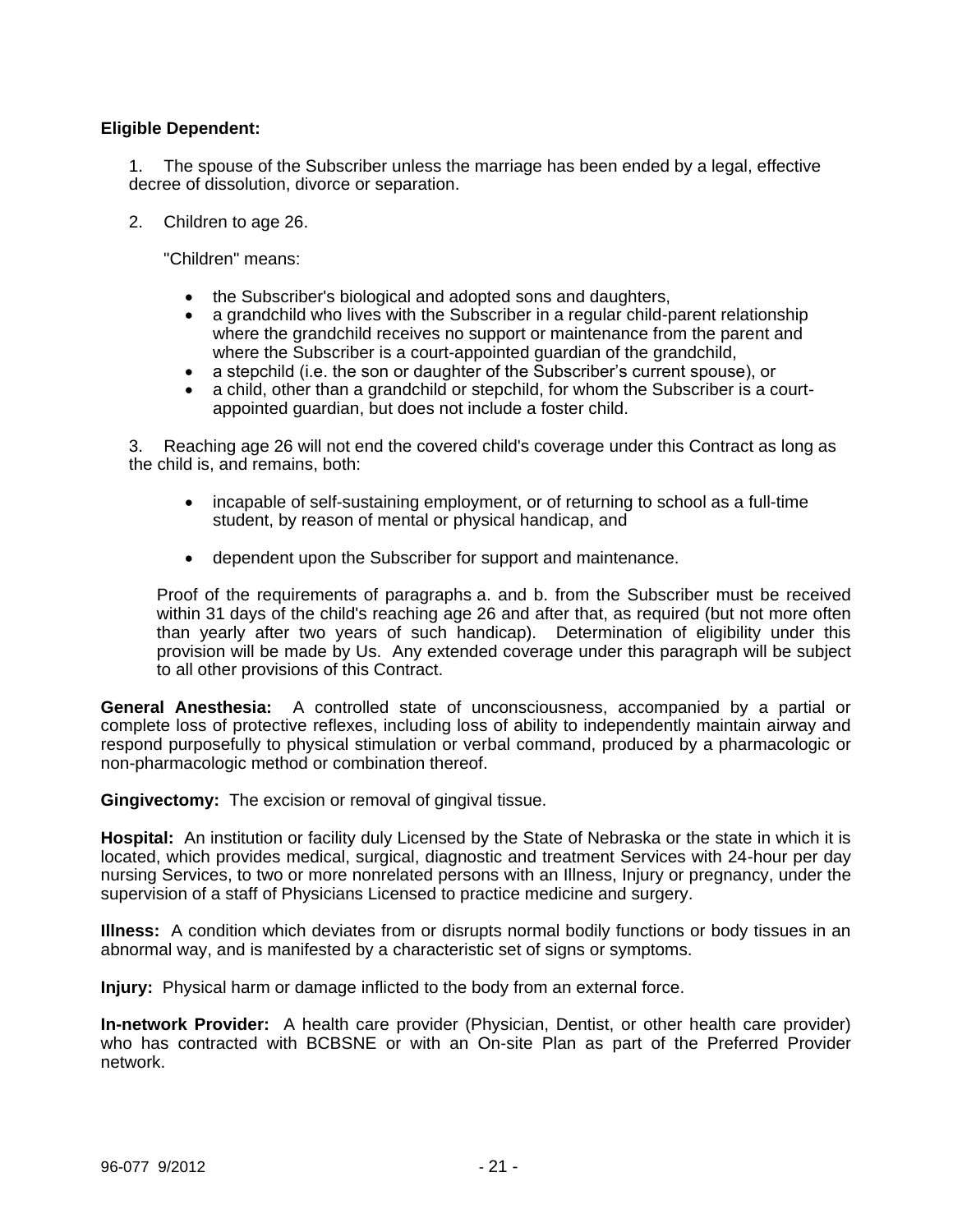**Investigative:** A technology, a drug, biological product, device, diagnostic, treatment or procedure is Investigative if it has not been Scientifically Validated.BCBSNE will determine whether a technology is Investigative.

**Licensure (Licensed):** Permission to engage in a health profession that would otherwise be unlawful in the state where services are performed, and which is granted to individuals who meet prerequisite qualifications. Licensure protects a given scope of practice and the title.

**Medicaid:** Grants to states for Medical Assistance Programs, Title XVII of the Social Security Act, as amended.

**Medically Necessary or Medical Necessity:** Health or dental care services ordered by a treating Physician or Dentist exercising prudent clinical judgment, provided to a Covered Person for the purposes of prevention, evaluation, diagnosis or treatment of that Covered Person's Illness or Injury that are:

1. Consistent with the prevailing professionally recognized standards of medical practice; and, known to be effective in improving health care outcomes for the condition for which it is recommended or prescribed. Effectiveness will be determined by validation based upon scientific evidence, professional standards and consideration of expert opinion, and

2. Clinically appropriate in terms of type, frequency, extent, site and duration for the prevention, diagnosis or treatment of the Covered Person's Illness or Injury. The most appropriate setting and the most appropriate level of service is that setting and that level of service, that is the most cost effective considering the potential benefits and harms to the patient. When this test is applied to the care of an inpatient, the Covered Person's medical symptoms and conditions must require that treatment cannot be safely provided in a less intensive medical setting; and

3. Not more costly than alternative interventions, including no intervention, and are at least as likely to produce equivalent therapeutic or diagnostic results as to the prevention, diagnosis or treatment of the patient's Illness or Injury, without adversely affecting the Covered Person's medical condition; and

4. Not provided primarily for the convenience of the following:

- a. The Covered Person;
- b. The Physician or Dentist;
- c. The Covered Person's family;
- d. Any other person or health care provider; and

5. Not considered unnecessarily repetitive when performed in combination with other prevention, evaluation, diagnoses or treatment procedures.

BCBSNE will determine whether services are Medically Necessary. Services will not automatically be considered Medically Necessary because they have been ordered or provided by a treating Physician or Dentist.

**Membership Unit:** The category of person to be provided benefits, pursuant to the Subscriber's enrollment. The Subscriber may select one of the following types of Membership Units:

1. Single Membership: This option provides benefits for Covered Services provided to the Subscriber only.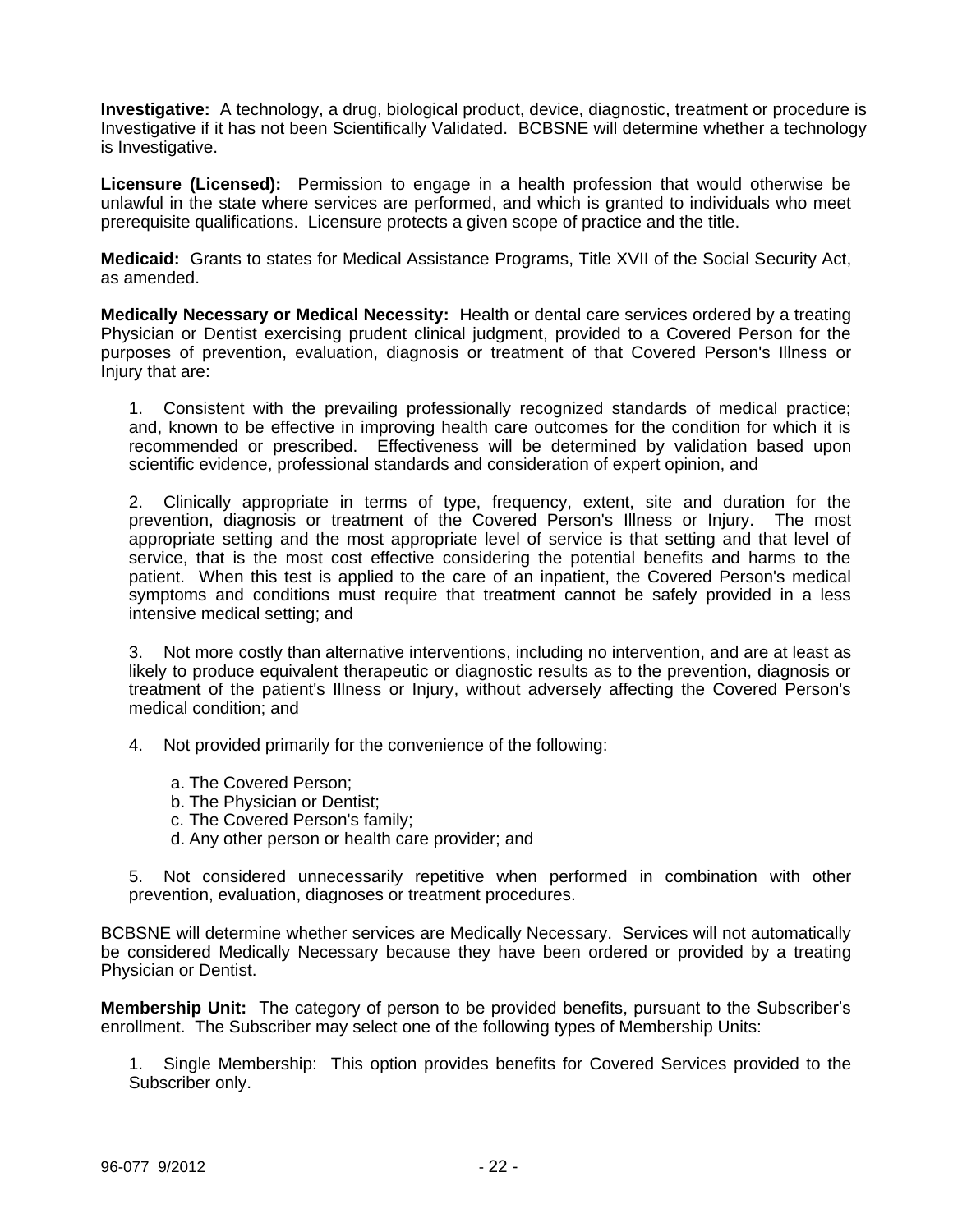2. Subscriber-Spouse Membership: This option provides benefits for Covered Services provided to the Subscriber and his or her spouse.

3. Single Parent Membership: This option provides benefits for Covered Services provided to the Subscriber and his or her Eligible Dependent children, but not to a spouse.

4. Family Membership: This option provides benefits for Covered Services provided to the Subscriber and his or her Eligible Dependents.

**Noncovered Services:** Services that are not payable under this Contract.

**Occlusion:** Any contact between biting or chewing surfaces of maxillary (upper) and mandibular (lower) teeth.

**On-site Plan:** A Blue Cross and/or a Blue Shield Plan in another Blue Cross and Blue Shield Association Service Area.

**Orthognathic Surgery:** Surgery performed to correct facial imbalances caused by abnormalities of the jaw bones.

**Osteotomy:** Surgical cutting of bone.

**Out-of-network Allowance:** An amount we use to calculate BCBSNE's payment for Covered Services to an Out-of-network Provider. This amount will be based on the Contracted Amount for Nebraska Providers.

**Palliative:** Action that relieves pain but is not curative.

**Periodontal:** Pertaining to the supporting and surrounding tissues of the teeth.

**Physician:** Any person holding an unrestricted license who is duly authorized to practice medicine and surgery, and to prescribe drugs.

**Preferred Provider:** A health care provider (Hospital, Dentist, Physician or other health care provider) who has contracted to provide Services as part of the network in Nebraska, or if in another state, who is a Preferred Provider with the On-site Plan's preferred network.

**Preferred Provider Organization:** Panel of Dentists, Physicians and other health care providers who belong to a network of Preferred Providers, which agrees to more effectively manage health care costs.

**Pulpotomy:** Surgical removal of a portion of the pulp with the aim of maintaining the vitality of the remaining portion by means of an adequate dressing; pulp amputation.

**Root Canal:** The portion of the pulp cavity inside the root of a tooth; the chamber within the root of the tooth that contains the pulp.

**Schedule of Benefits:** A summarized personal document which provides information about Deductibles, Coinsurance or percentages payable, special benefits, maximums and limitations of coverage. It also indicates the type of Membership Unit selected. This term also includes the Schedule of Benefits Summary.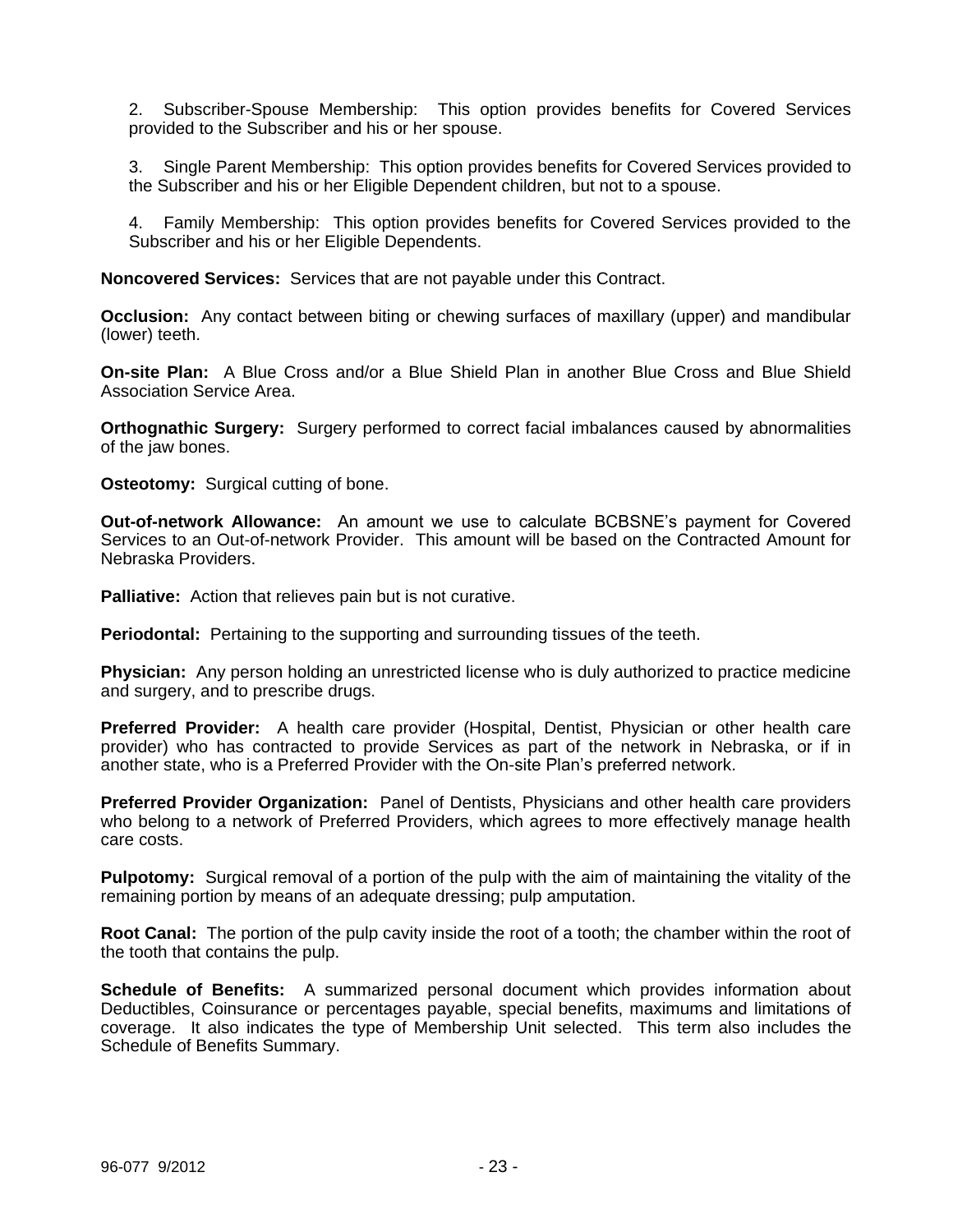**Scientifically Validated:** A technology, a drug, biological product, device, diagnostic, treatment or procedure is Scientifically Validated if it meets all of the factors set forth below:

1. Technologies, drugs, biological products, devices and diagnostics must have final approval from the appropriate government regulatory bodies. A drug or biological product must have final approval from the Food and Drug Administration (FDA). A device must have final approval from FDA for those specific indications and methods of use that is being evaluated. FDA or other governmental approval is only one of the factors necessary to determine Scientific Validity.

2. The Scientific Evidence must permit conclusions concerning the effect of the technology on health outcomes. The evidence should consist of well-designed and well-conducted investigations published in peer-reviewed journals. The quality of the body of studies and the consistency of the results are considered in evaluating the evidence.

The evidence should demonstrate that the technology can measure or alter the physiological changes related to a disease, Injury, Illness or condition. In addition there should be evidence based on established medical facts that such measurement or alteration affects the health outcomes.

Opinions and evaluations by national medical associations, consensus panels or other technology evaluation bodies are evaluated according to the scientific quality of the supporting evidence and rationale. Our evidence includes, but is not limited to: Blue Cross and Blue Shield Association Technology Evaluation Center technology evaluations; Hayes Directory of New Medical Technologies' Status; Centers for Medicare and Medicaid Services (CMS) Technology Assessments and United States Food and Drug Administration (FDA) approvals.

- 3. The technology must improve the net health outcome.
- 4. The technology must improve the net health outcome as much as or more than established alternatives.
- 5. The improvement must be attainable outside the investigational settings.

## **BCBSNE will determine whether a technology is Scientifically Validated.**

**Space Maintainer:** A passive appliance, usually cemented in place, that holds teeth in position until the permanent teeth erupt.

**Subscriber:** An individual who enrolls for dental coverage and is named on an identification card issued pursuant to this Contract.

**Temporomandibular Joint (TMJ):** The connecting joint between the base of the skull (temporal bone) and the lower jaw (mandible).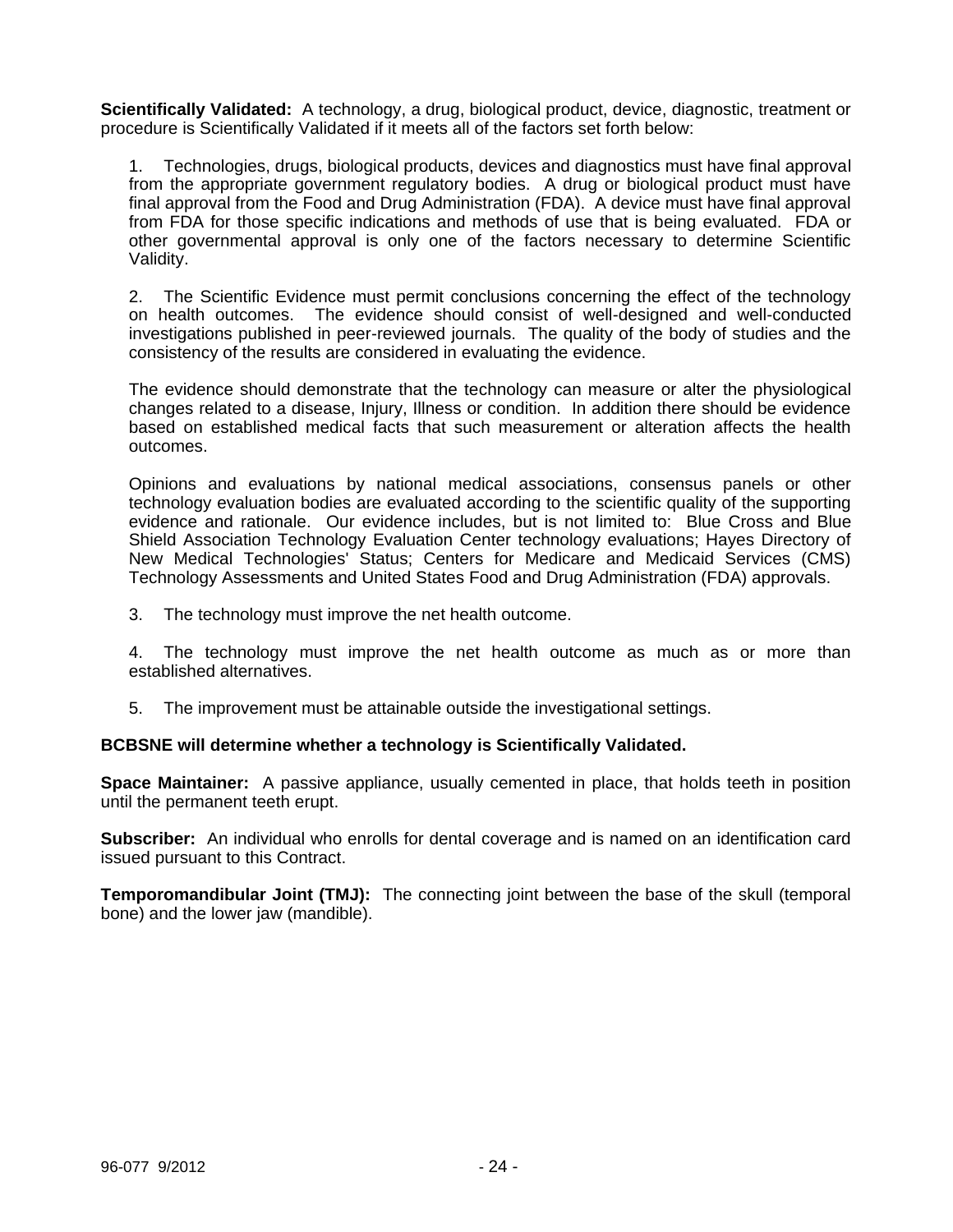#### **ENDORSEMENT**

This is an Endorsement. An Endorsement is used by Blue Cross and Blue Shield of Nebraska to amend Your Contract. Please read it carefully. This Endorsement becomes a part of Your Contract and should be attached to it.

This Endorsement applies to:

#### **Charges for Coverage (Premium)**

#### **ENDORSEMENT**

This is an Endorsement. An Endorsement is used by Blue Cross and Blue Shield of Nebraska to amend Your Contract. Please read it carefully. This Endorsement becomes a part of Your Contract and should be attached to it.

This Endorsement applies to:

#### **Charges for Coverage (Premium)**

BLUE CBQSS AND BLUE SHIELD OF NEBRASKA

R<sub>v</sub>

teven H. Grandfield, President and Chief Executive Officer

### **PART II., CHARGES FOR COVERAGE, CONTRACT CHANGES, is amended to delete paragraph B, and replace it with the following:**

B. Your premium may be based on factors such as gender, age and geographic area, as well as the Membership Unit and plan option selected, as of the annual renewal date each year. Your premium is determined from the Table of Rates which is incorporated and made part of the Contract.

#### **PART II., CHARGES FOR COVERAGE, CONTRACT CHANGES, is amended to delete paragraph B, and replace it with the following:**

B. Your premium may be based on factors such as gender, age and geographic area, as well as the Membership Unit and plan option selected, as of the annual renewal date each year. Your premium is determined from the Table of Rates which is incorporated and made part of the Contract.